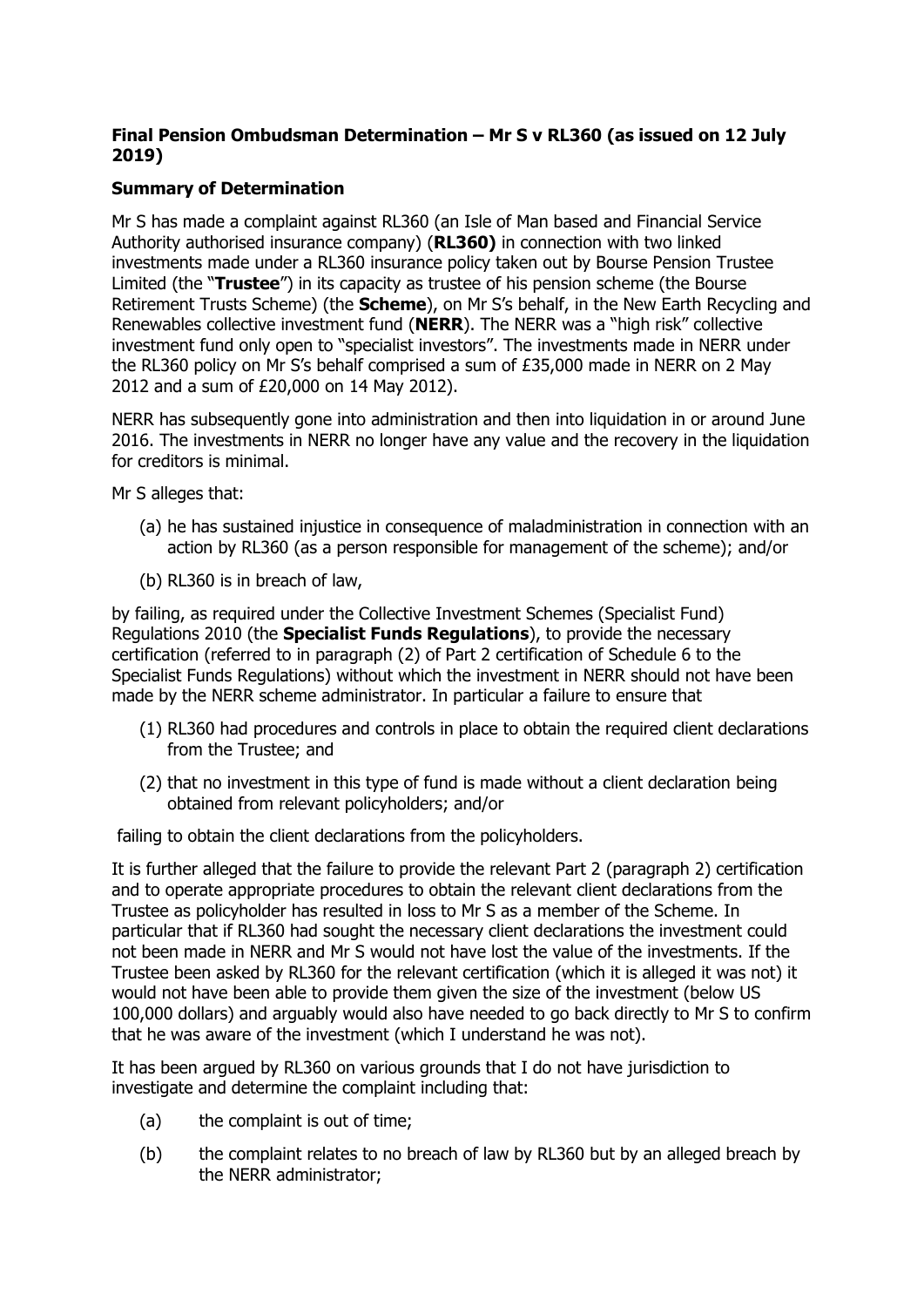- (c) I have no power to investigate the complaint as it relates to a pension scheme governed by Guernsey trusts; and
- (d) RL360 is not a person responsible for the management of the scheme for the purposes of my jurisdiction.

It has been agreed previously by the parties that I will determine the jurisdictional issues as a preliminary issue. It has not, in fact, been possible to determine the preliminary jurisdictional issue without analysing the factual background and certain elements of the complaint in detail. Also as the complaint raises legal issues which are of general relevance to the exercise of my jurisdiction going forward I have looked at relevant statute and case law in considerable depth.

In relation to:

- (1) the first issue, my view is that the complaint is not out of time for the reasons set out more fully in the determination;
- (2) The second issue, it can be argued that there has been maladministration and/or an implied breach of contract by RL360 which has arguably resulted in loss to Mr S;
- (3) the third issue, the fact that the trusts of the pension scheme is governed by Guernsey law and has Guernsey trusts does not preclude me from investigating the complaint given it relates to an insurer operating out of and regulated in the Isle of Man and the insurance contract is governed and should be construed in accordance with Isle of Man law and provides that the parties submit to the exclusive jurisdiction of the Isle of Man courts in relation to all disputes concerning the Policy. There is sufficient connection with the Isle of Man for the Pensions Ombudsman to have jurisdiction if RL360 can be characterised as an administrator in relation to the act complained of;
- (4) the fourth issue, complaints against or disputes with insurers such as RL360 can fall within my jurisdiction (in circumstances where the Isle of Man financial services compensation scheme cannot investigate them) as long as the perform administrative functions in relation to the scheme or, following an extension to the Pension Ombudsman's jurisdiction, even an individual act of administration relating to the scheme (Section 146(4A) of the PSA 93). In this case however the act complained can be better characterised as relating to the financing of the scheme and not the administration of the scheme. If I had reached the opposite conclusion and found that the alleged failure to obtain the relevant client declarations was an act of administration the alleged failure is also not sufficiently closely connected with the Scheme for the Pensions Ombudsman to have jurisdiction. Accordingly am unable to determine the complaint on either basis.

#### **Background to the Complaint against RL360**

Mr S is a member of Scheme. The Scheme is a trust based pension scheme established in the Bailwick of Guernsey under Guernsey trusts (subject to Guernsey law) and approved by the tax authorities in Guernsey. It is open to residents and non-residents of Guernsey. At the time Mr S joined the Scheme he was, I understand, living in Cyprus but he has subsequently moved to the UK.

The Trustee is also a Guernsey based company. The Trustee has powers under the trusts of the Scheme to offer investment options on behalf of its members under the terms of the trust deed. The Trustees have invested Mr S's contributions in linked investments under an insurance policy issued by RL360.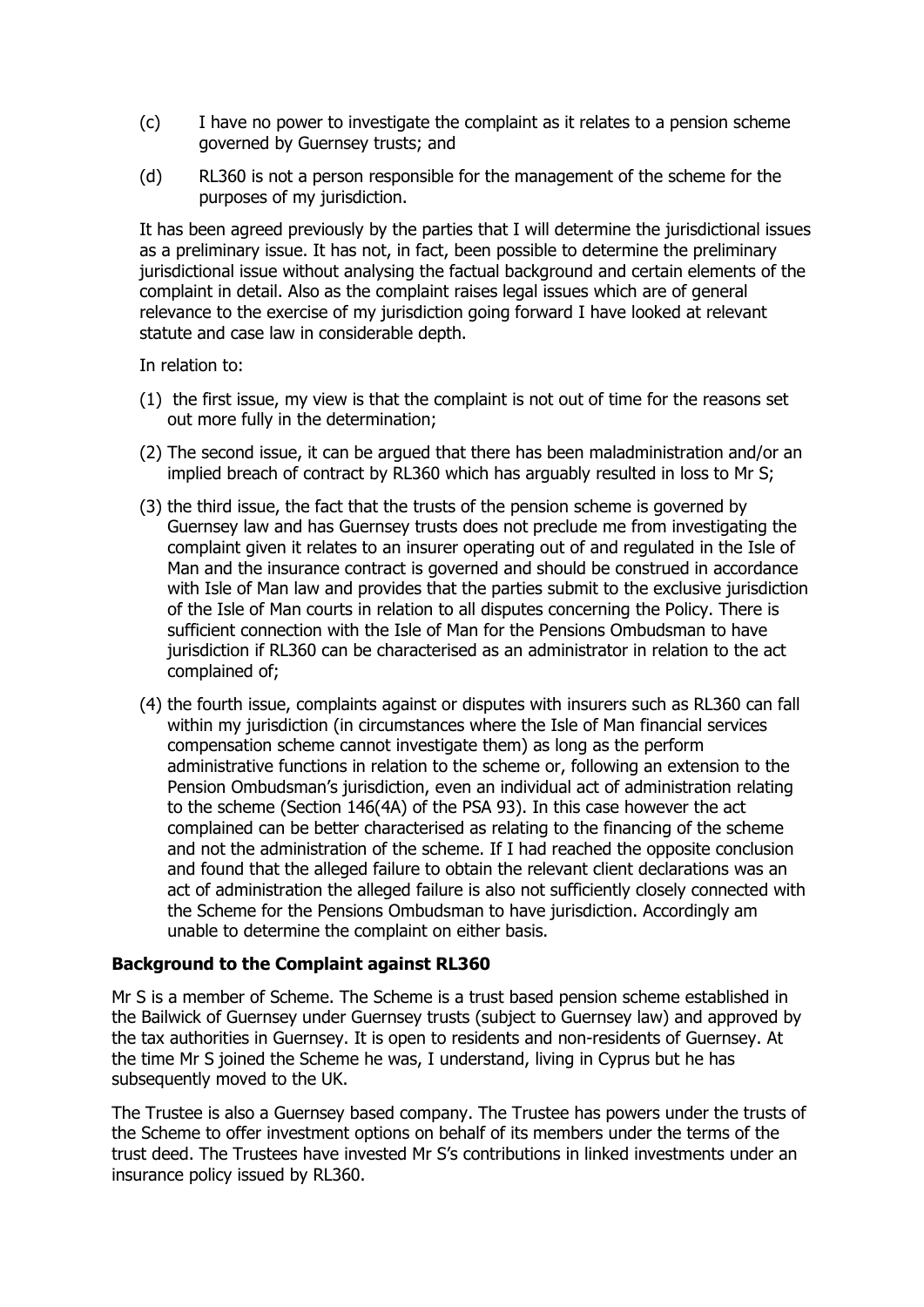The insurance policy with RL360 (an Isle of Man authorised insurer under the Isle of Man Insurance Act 2008 operating out of the Isle of Man) is described as a Personal Investment Management Service Policy. I have been provided with a copy of the Policy terms and the Policy Schedule. The Governing Law provisions of the Policy provide that the Policy will be governed by and construed in accordance with Isle of Man law and the Isle of Man Courts will have exclusive jurisdiction in relation to all disputes concerning the Policy.

The RL360 policy is what is described in documentation as I have seen as an "open architecture" policy. I understand this means there is scope under the policy for the policyholder to instruct RL360 to invest in a very wide range of linked investments. The accompanying Guide to Investments states that this may include investments in "experienced, professional, qualified and sophisticated investor funds". The guide goes on to say that

"Where we make such funds available you will usually be required to complete further documentation prior to any dealing instructions being required."

On the Application Form (Section 8) signed by Mr S there is a paragraph dealing with investments in Experienced, Professional, Qualified or Sophisticated Investment funds.

"Due to regulatory restrictions (external to RL360), because of the extremely high risk associated with them and the relative lack of regulation or supervision, certain funds are only available to "experienced", "sophisticated." or "professional" investors who are able to completely understand the implications of investing in such assets and can stand the entire loss of the investment to ensure that potential investors meet the necessary regulatory criteria and fully understand the nature and risks associated with such an investment Royal London 360 will require the Policyholder(s) to sign the funds application form making the appropriate declaration to confirm they qualify and meet the required standards for that fund. The declaration must be obtained prior to the purchase transaction being placed and Royal London 360 reserves the right entirely at its own discretion, to decline to invest in a particular fund without providing any explanation for its rationale."

The Guide to investments issued to potential investors therefore flags the fact that that additional documentation will be required when investing in sophisticated investor funds. The declaration in the Policy terms also demonstrates that RL360 was cognisant of the requirements in the Specialist Funds Regulations that it is required to sign a certification before an investment can be made in a specialist fund and that it is only able to do this if it has first obtained a declaration from the policyholder. If it can be demonstrated that RL360 failed to do either or both of these two things (as I understand has been alleged) this potentially could amount to maladministration and/or breach of an implied term of the policy to administer the Scheme in accordance with Isle of Man law. The fact that as ben argued by RL360 that the responsibility for obtaining any declaration from RL360 under the Specialist Funds Regulations is on the fund administrator does not mean that an allegation of maladministration or breach of law could not be made against RL360 if RL360 is an administrator for the purposes of my jurisdiction.

There is also an ability under the RL360 policy to appoint an investment adviser for the purposes of the policy in the Application Form. My understanding is also that a Mr O'Shea (of Alexander Beard) who was based in Cyprus was appointed as the investment adviser for the purposes of the policy. I have been provided with a copy of the signed appointment letter dated 19 February 2010 relating to Mr O'Shea signed by Mr S which states among other things: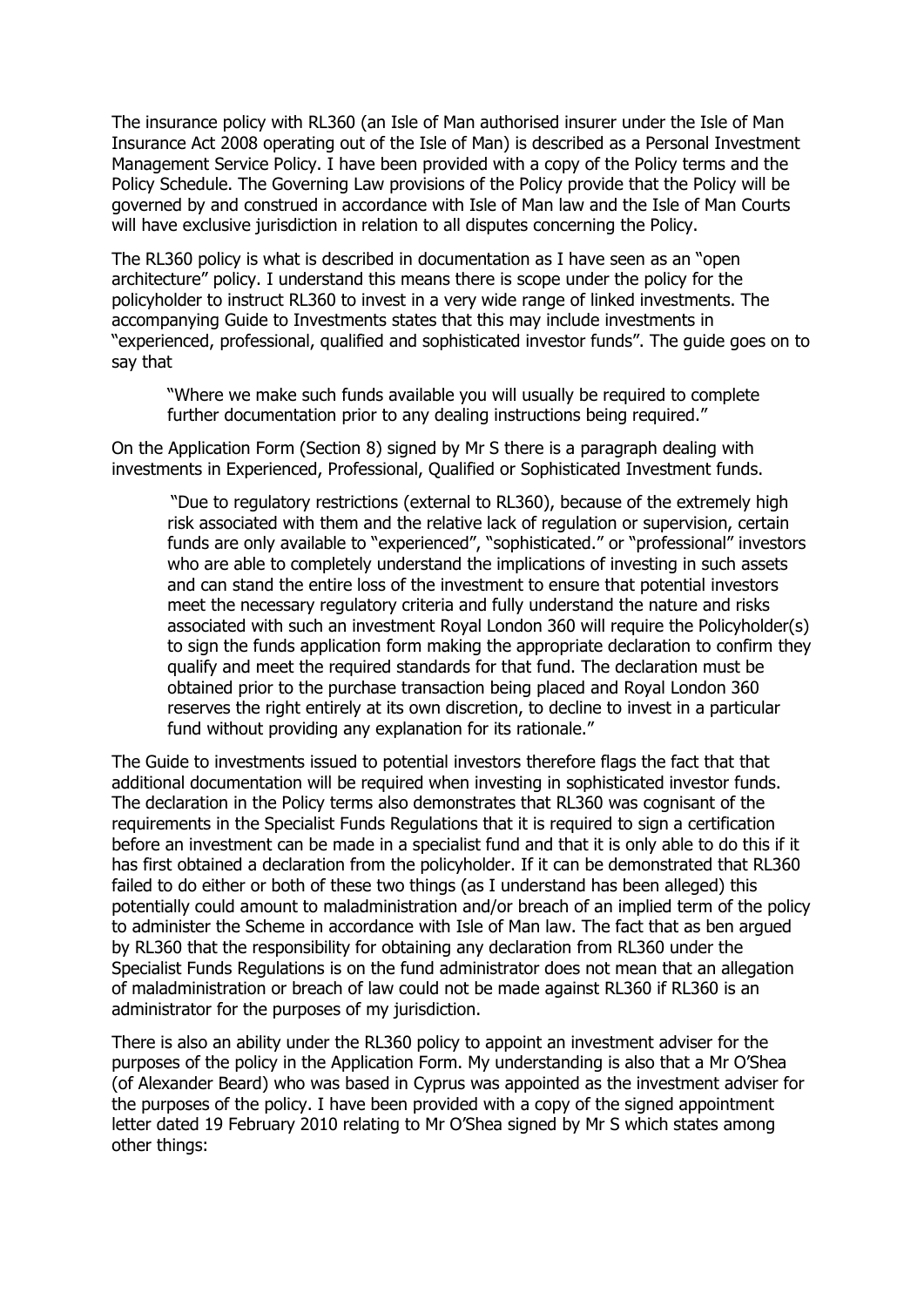"I/We authorise the investment adviser to give instruction to the Royal London 360 Insurance Company (the Company) on a discretionary basis on my/our behalf in relation to the investments to which my/our portfolio is to be linked. I/We have satisfied myself/ourselves that the investment adviser is authorised where relevant to provide instruction on a discretionary basis. No other parties shall be permitted to give investment instructions to the Company.

I/We understand that the Company will not be responsible for any loss or liability caused to the portfolio resulting from advice given by the investment adviser or negligence of the investment adviser or for the investment return produced within the portfolio.

I/We undertake to indemnify the Company to the extent of any loss howsoever arising suffered by the Company in respect of this appointment agreement.

I/We confirm that all communications in relation to investment instructions should be directed to the investment adviser."

In the current case the alleged loss arises not as a result of acting on instructions of the investment adviser but by the alleged failure by RL360 to provide the necessary certifications to the fund administrator to enable the investment to be made under the Specialist Funds Regulations. I would also note that given the policyholder was the Trustee it should have been the Trustee signing the investment adviser appointment and **not** Mr S personally who signed the policy (as appears to have happened in this case). It does however appear from the way the policy was set up that the Trustee was not involved in giving any direct instructions to RL360. These all came from Mr O'Shea on Mr S's behalf as appointed discretionary manager without consulting Mr S at the time they were made. Legally this does not quite work as the Trustee was the policyholder so it should have been the Trustee, not Mr S, appointing Mr O'Shea. I am not convinced however that anything turns on this defect in the policy documentation.

On the evidence I have seen that Mr O'Shea did given instructions to RL360, on Mr S's behalf (Mr S alleges this was without his knowledge) to make two investments in the NERR. There was a dealing instruction to RL360 dated 19 January 2012 which was subsequently provided to Mr S relating to the first investment of £35,000. RL360 have not provided any further documentation relating to Mr T's further investment of £20,000 on 14 May 2012 but it would appear that a second investment was made in NERR on that date following receipt of an instruction from Mr O'Shea.

I have not had sight of any other documentation relating to the two investments in NERR. I have not been provided by RL360 with any signed fund investment application form or most importantly any certifications signed by or on behalf of the Trustee or Mr S or RL360 without which the investment in the specialist fund should not have been made by the NERR administrator (if such certifications could be provided this would be a complete answer to the complaint).

The applicable statutory requirements of the Specialist Fund Regulations are set out more fully in Appendix 1 to this determination.

Where the investment is made via an insurance policy the insurer also has to provide the Part 2 (paragraph 2) Certification:

(a) We have procedures and controls in place to obtain client declarations from our policyholders which include confirmation from the policy holder to the effect that-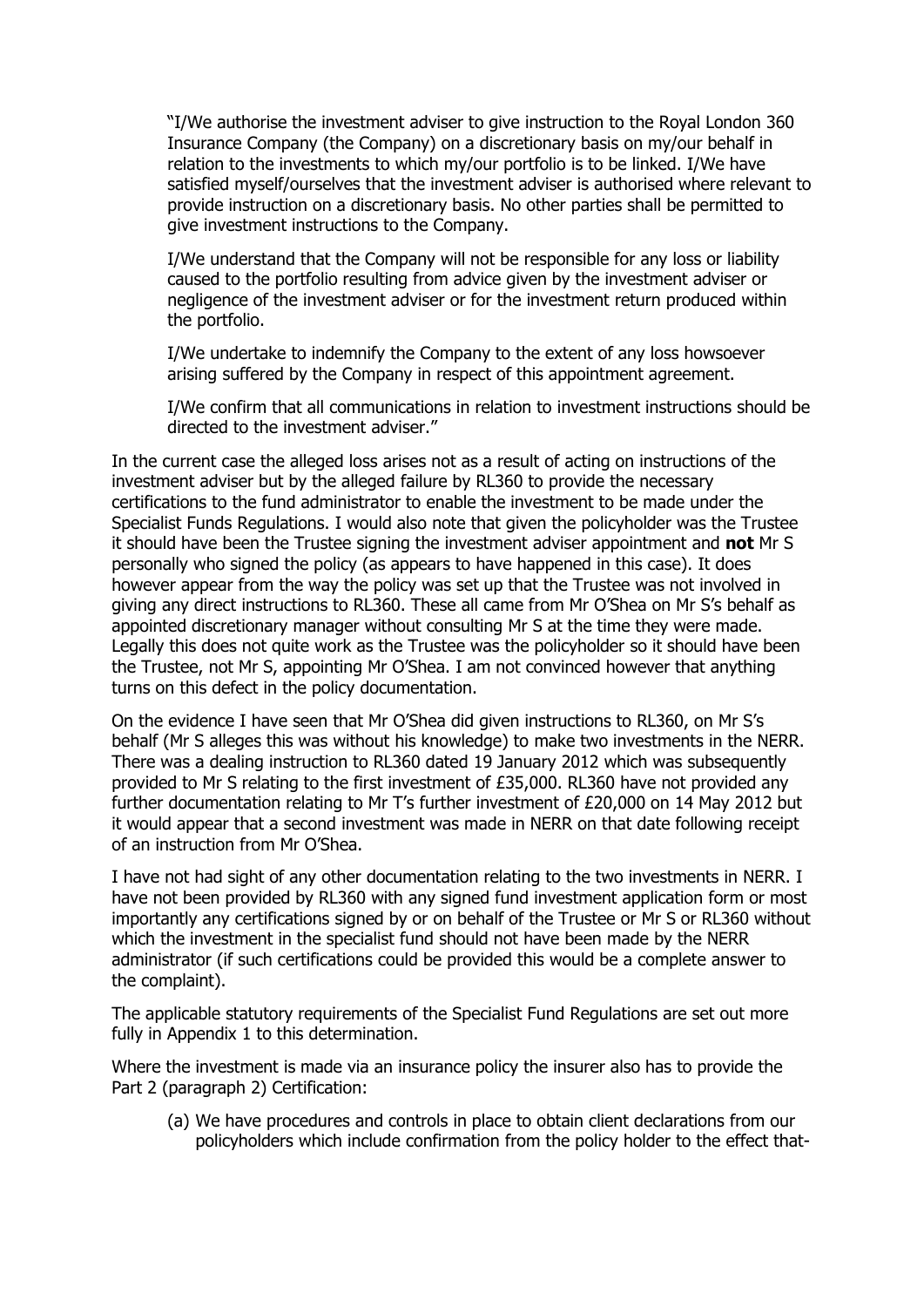- (i) the policyholder has the opportunity to read the offering documents for funds of this nature, where they wish to do so, and as such has information about and accepts the levels of risks associated with this type of investment; and
- (ii) the policyholder , where necessary, meets the minimum criteria of a class of investor of a fund of this nature;
- (b) we confirm no investment in this type of fund is made without a client declaration being obtained from relevant policyholders.

In other words RL360 should have been asked by the NERR administrator for client declaration confirming that procedures and controls are in place to obtain the applicable confirmations and has to certify that no investment in this type of fund without the client declarations being made. It is difficult to see how a declaration could have been made since the initial investment was less than US \$100,000. The application form signed by Mr S does not in itself amounts to a client declaration, as recognised by RL360 in its standard PIMS terms a further signed declaration would be needed. Any failure to obtain one (if proved) would not be, as submitted by RL360, be a technical breach. The requirement is an important part of investor protection in the Isle of Man.

Mr S's advisers have confirmed on Mr S's behalf that he was not aware that a client declaration should have been obtained by RL360 before the investment was made in NERR in 2012. Mr S, I understand, only became aware that a declaration should have been signed in June 2016 after NERR entered into administration when Mr S corresponded with the Isle of Man Financial Services Authority who advised Mr S of the relevant statutory requirements who explained how they worked.

I understand that Mr S has pursued a claim against his investment adviser in relation to the investment but the recovery of damages was limited. Mr S may possibly have a legal basis for a claim which might be pursued against the administrator of NERR if it can be shown as a matter of fact that the appropriate certifications were not, as alleged, obtained by the NERR fund administrator. However, I understand that there may be practical difficulties with Mr S pursuing such a complaint given that NERR is in liquidation. I also do not in any event have jurisdiction to assist in relation to complaints against either such party or make a determination in relation to any such complaint.

## **Independent Dispute Resolution Procedure and Financial Services Ombudsman Scheme response**

The complaint has been "round the houses" before reaching the Pensions Ombudsman.

After discovering that his investment in NERR was now worthless, Mr S made a complaint against RL360 via RL360's internal disputes procedure on 3 October 2016. Mr S received a brief response to his complaint on 27 October 2016 from RL360 which did not address the issue of whether RL360 had obtained the required certifications. The response just stated:

"As Bourse Pension Trustees Ltd are a professional organisation there is an expectation that they would have completed the relevant forms and due diligence before placing any trades with us.

Whilst we appreciate your frustrations we are unable to accept responsibility for the agreements and appointments made prior to accepting RL360 as your product provider. We understand that this was not the response you were hoping for.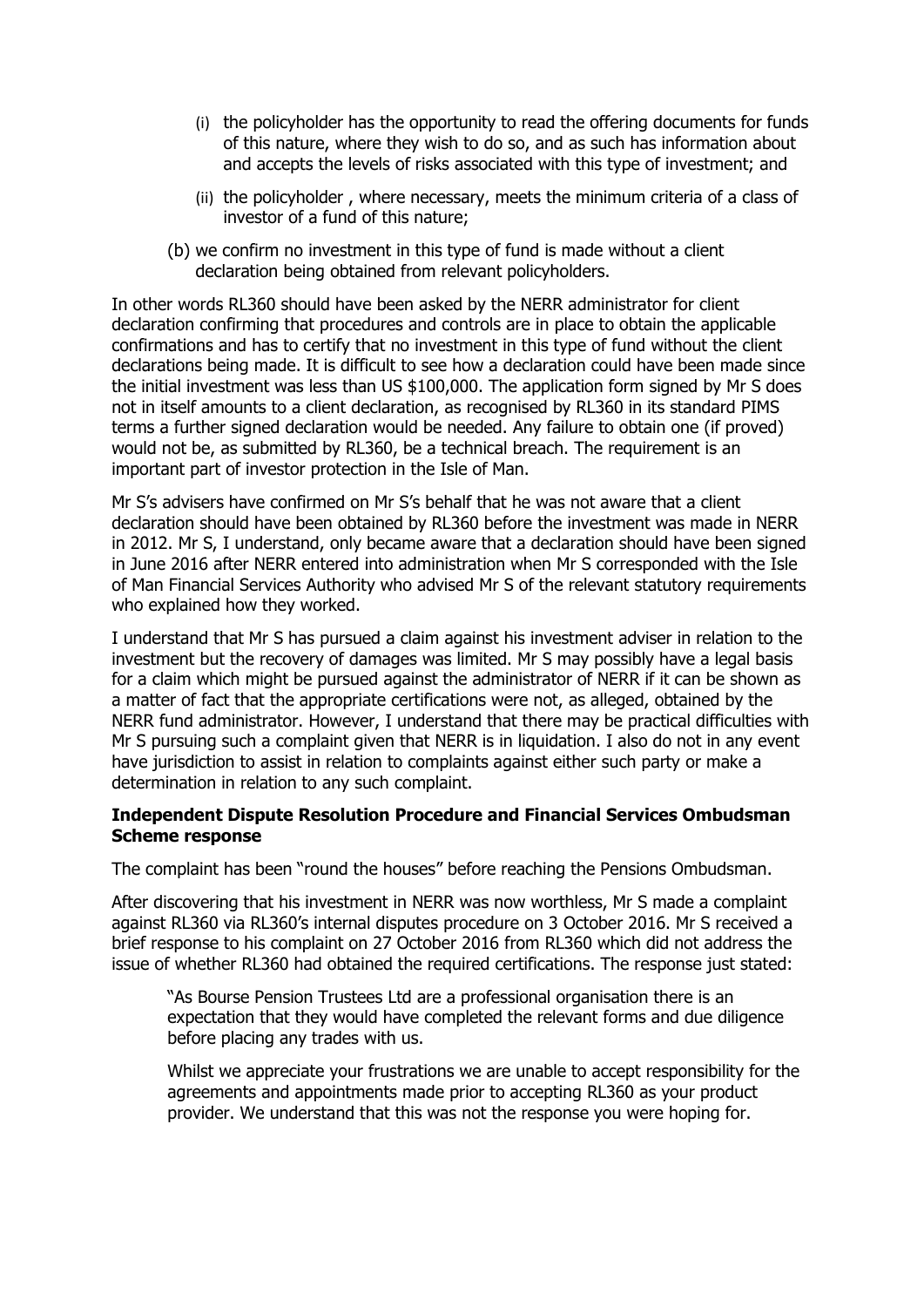In conclusion, your complaint has not been upheld. If you believe we have not dealt fairly or correctly with your complaint you have the right to refer your complaint to the Isle of Man Financial Services Ombudsman.

In other words the investment was down to the Trustee who was responsible for completing the relevant forms and due diligence before completing any trades with RL360. Mr S then instructed lawyers who explained in their letter of 16 January 2017 that the RL360 response did not address his complaint made namely the alleged failure to comply with RL360's statutory requirements in relation to the NERR as a specialist collective investment vehicle (see above for more detail of these requirements). Mr S's lawyers' alleged breach of statutory duty and maladministration on the basis that Mr S was not a specialist investor and was not aware of the risks relating to the funds.

……………….."

On 7 April 2017 RL360 confirmed that their response remained as in their earlier letter. In other words they did not respond to the complaint but just maintained that the responsibility for the investment was with the Trustee as RL360 operated an execution only investment service.

Mr S then, as notified was an option by RL360, referred the matter to the Financial Services Ombudsman Scheme operated by the Isle of Man Office of Fair Trading. Broadly the Financial Services Ombudsman scheme can investigate complaints by authorised providers of financial services operating in or out of the Isle of Man. In their letter of  $9<sup>th</sup>$  May 2017 the Office of Fair Trading noted however that the Financial Services Act 2008 only allows it to consider complaints from trustees of self-directed pension schemes in relation to events occurring on or after 1 April 2015. The OFT noted however that it may be open to Mr S to pursue the matter through the Isle of Man courts.

Mr S's lawyers then approached the Pensions Ombudsman scheme in the Isle of Man in May 2017. For various reasons the complaint has taken a while to reach the provisional determination stage. On 23 November 2018 responded to a detailed summary of the complaint set out in a letter dated 6 November 2018

"Thank you for your letter dated 6 November 2018. It is RL360's understanding that the Isle of Man Pensions Ombudsman can only be used for complaints concerning personal or occupational pension schemes administered in the Isle of Man. Mr S is the beneficiary of a Retirement Trust Scheme established and administered by Trustees (The Bourse Trustees) under the laws and jurisdiction of the Bailiwick of Guernsey.

We have investigated the complaint and find that RL360 are not at fault. [Mr S] appointed an Investment Adviser on a discretionary basis to actively manage his account through buying and selling of assets that would meet his investment objectives. The responsibility to ensure that any asset purchased meets the risk profile of the client is the responsibility of the Investment Advisor.

The responsibility for obtaining the relevant certification lies with the Fund Administrator. The Fund Administrator/Manager would have needed to identify RL360 as a long term insurer. RL360 and Bourse Pension Trustees would not have been automatically deemed professional investors.

RL360 is the product provider and operates only on an execution basis for our client, which on this policy is Bourse Pension Trustees. RL360 cannot be held responsible for the investment selection made and this is clearly stated in the PIMS product T&Cs and the dealing instruction form.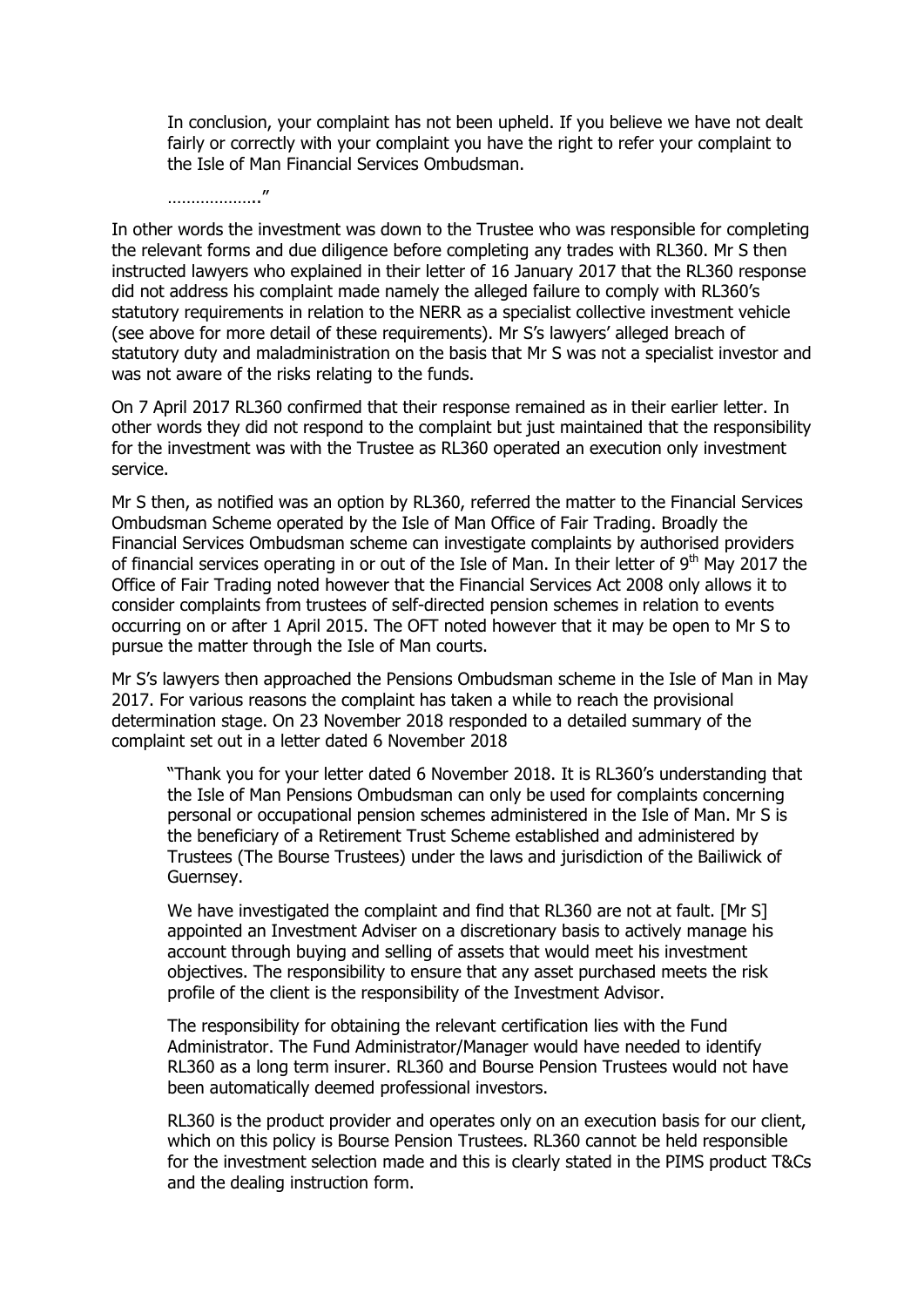………"

Again the response failed to address the actual complaint made i.e. alleged failure to provide the certification required from RL360 and RL360's role in ensuring that the appropriate certification/ confirmations had been obtained from the Trustee. RL360 argues that responsibility lies with the investment adviser appointed on behalf of Mr S and also for the first time argues that the responsibility for ensuring that the required certifications were obtained rested with the NERR fund administrator. RL360 is correct that responsibility for the investment instructions in NERR does rest with the investment manager and the NERR fund administrator should not have accepted the investments without the required certifications. However, that would not absolve RL360 from its own responsibility to ensure that the necessary client declarations are obtained.

I then explained to RL360 that the Pensions Ombudsman has jurisdiction to investigate complaints against:

- (1) Trustees of occupational and personal pension schemes;
- (2) Persons responsible for the management of a scheme which include:
	- a. managers of occupational and personal pension schemes; and
	- b. administrators of occupational and personal pension schemes (who do not fall within the definition of manager).

I also explained that my view was that the ombudsman's jurisdiction is capable of extending to managers or administrators of a non Isle of Man pension schemes if there is a sufficient connection with the Isle of Man. I also drew RL360's attention to the various UK cases which had held that insurers could be administrators where they perform any administrative functions in relation to a pension scheme which would include individual acts of administration. There has then been further correspondence about the issue of whether I have jurisdiction which is still a disputed issue. Eventually it was agreed that the issue of jurisdiction should be determined as a preliminary issue as I am permitted to do under the relevant legislation (see regulation 6(4)(b) of the Personal and Occupational Pension Schemes (Pensions Ombudsman)(Procedure) Rule 1995 (as applied to the Isle of Man by the Pension Schemes Legislation (Application) Order 1996 (SD1 39/96)).

I then invited both parties to make representations on the issue of jurisdiction by reference to the relevant case law. Mr S considers, having regard to the relevant case law, that I do have jurisdiction to investigate the complaint on the basis that RL360 can be categorised as an administrator and notes that a person can be regarded as an administrator if they are engaged in a one off act of administration and the issue of whether a person is an administrator is a question of fact and degree (citing a UK authority  $-R$  (on Application of the Government Actuary's Department v Pensions Ombudsman [2013] EWCA Civ 901). Mr S has also submitted the complaint is not out of time as Mr S only became aware of the relevant certification requirements in June 2016.

RL360's position is as I understand it that:

- (1) The Pensions Ombudsman has no jurisdiction to investigate and determine the complaint as it relates to a pension scheme established and approved in Guernsey; and
- (2) RL360 is not in any event an "administrator" for the purposes of my jurisdiction as its only function under the policy is to make investments on the policyholder's behalf on an execution only basis;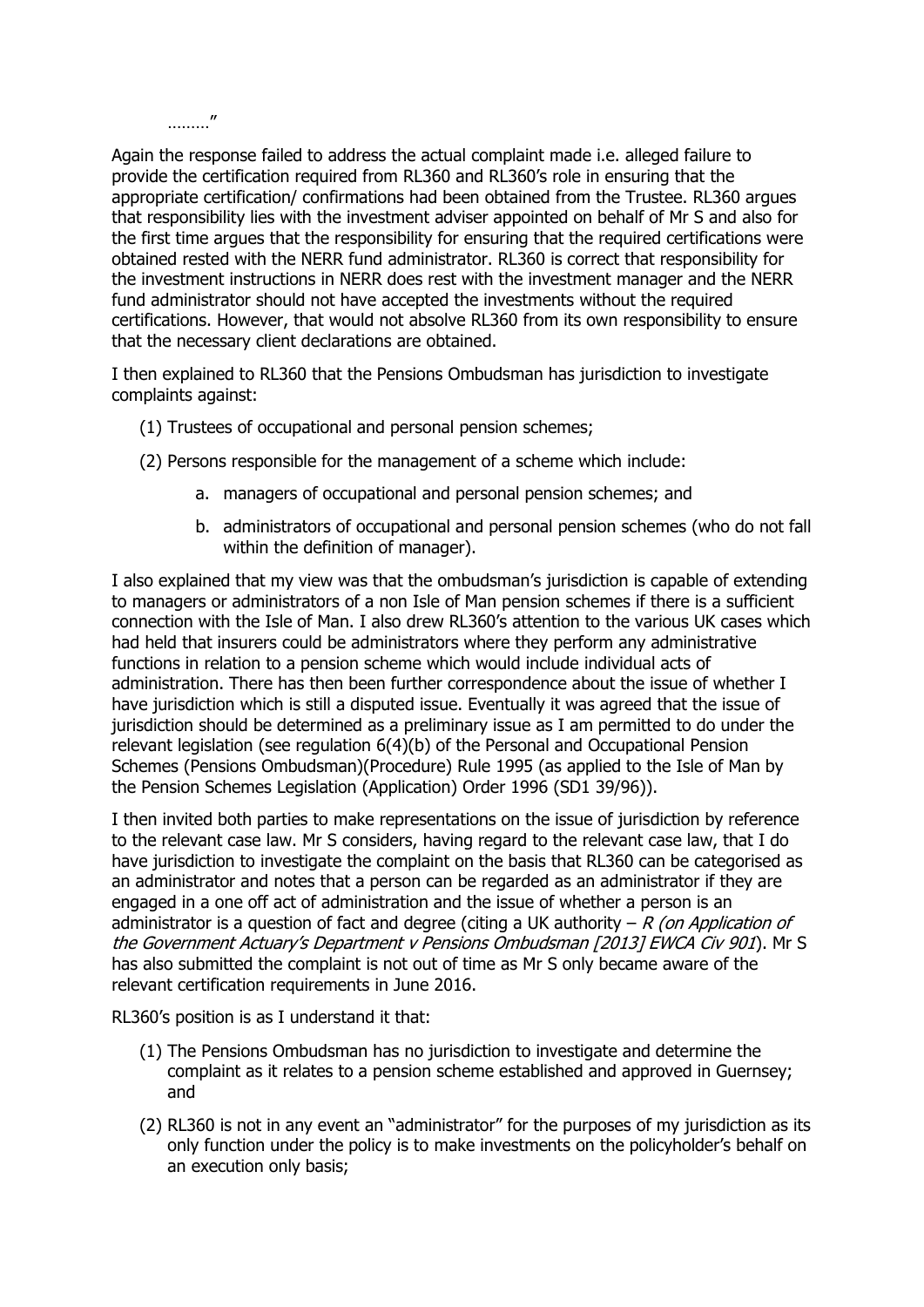- (3) The regulatory obligation to ensure the Schedule 6 Part 2 Certification is complied with rests directly on the fund managers of NERR and not on RL360 so there is no breach of law by RL360;
- (4) If it were to be found that RL360 should have submitted the Schedule 6 Part 2 Certification, this would at most be a technical omission on the part of RL360 and would not, on the balance of probabilities, have changed the investment decision, instruction or outcome in this matter.

RL360 has also argued that it cannot be a person responsible for the management of the scheme as it is not an "administrator" for the purposes of the Retirement Benefits Schemes Act 2000 as it only provides an execution only investment service and is not authorised as a manager for the purposes of the RBS 2000.

## **The Pensions Ombudsman's powers and jurisdiction in the Isle of Man – Governing Legislation**

The Pensions Ombudsman's powers and jurisdiction are set out in the Pension Schemes Act 1993 (as applied to the Isle of Man by the Pension Schemes Act 1993 (Application) Order 1993 made on 25 October 1995)( the **1993 Act**) under powers granted to the Treasury by the Pension Schemes Act 1995. Under section 1 of the Pension Schemes Act 1995 Act the Treasury may by order apply to the Island as part of the law of the Island, subject to such exceptions, adaptions and modifications as may be specified in the order , any legislation of the United Kingdom to which section 1 applies. Section 1 applies under section 1(2) of the Pension Schemes Act 1995 to the UK 1993 Act and any statutory instrument made or having effect under the UK 1993 Act. The Treasury may also by order specify for the purposes of section 1(2) any UK Act of Parliament passed under the Act that relates to pension schemes. For this purpose the expression pension scheme means

",any scheme or arrangement which is comprised in one or more instruments or agreements and which has, or is capable of having, effect so as to provide benefits in the form of pensions or otherwise, payable on termination of service, or on death or retirement, to or in respect of persons engaged in any employment."

I would note (and will return to this point later) that this is a very wide definition and is not expressly limited to pension schemes established in the Isle of Man

Any order made by the Treasury under the Pension Schemes Act 1995 does not take effect unless it is approved by Tynwald. The order was approved by Tynwald on 12 December 1995 and the order came into effect on 1 January 1996. Later orders have also applied the Personal and Occupational Pension Schemes (Pensions Ombudsman) (Procedure) Rules 1995 (SI 1995/1053) and the Personal and Occupational Pension Schemes (Pensions Ombudsman) Regulations 1996 (SI 1996/2475) to the Island (see The Pension Schemes Legislation (Application) Order 1996 (SD139/96) and the Pension Schemes Legislation (Application) (No 4) Order 1998 (SD341/98) respectively).

In a later order (the Pensions Act 2004 (Application) (No 3) Order 2005 (SD220/05) certain provisions of the Pensions Act 2004 were also applied to the Isle of Man including a provision extending the scope of the Isle of Man's powers to investigate complaints against administrators. This introduced a new section 146(4A) to cover individual acts of administration mirroring a change made in the UK following the Britannic decision (of which more later).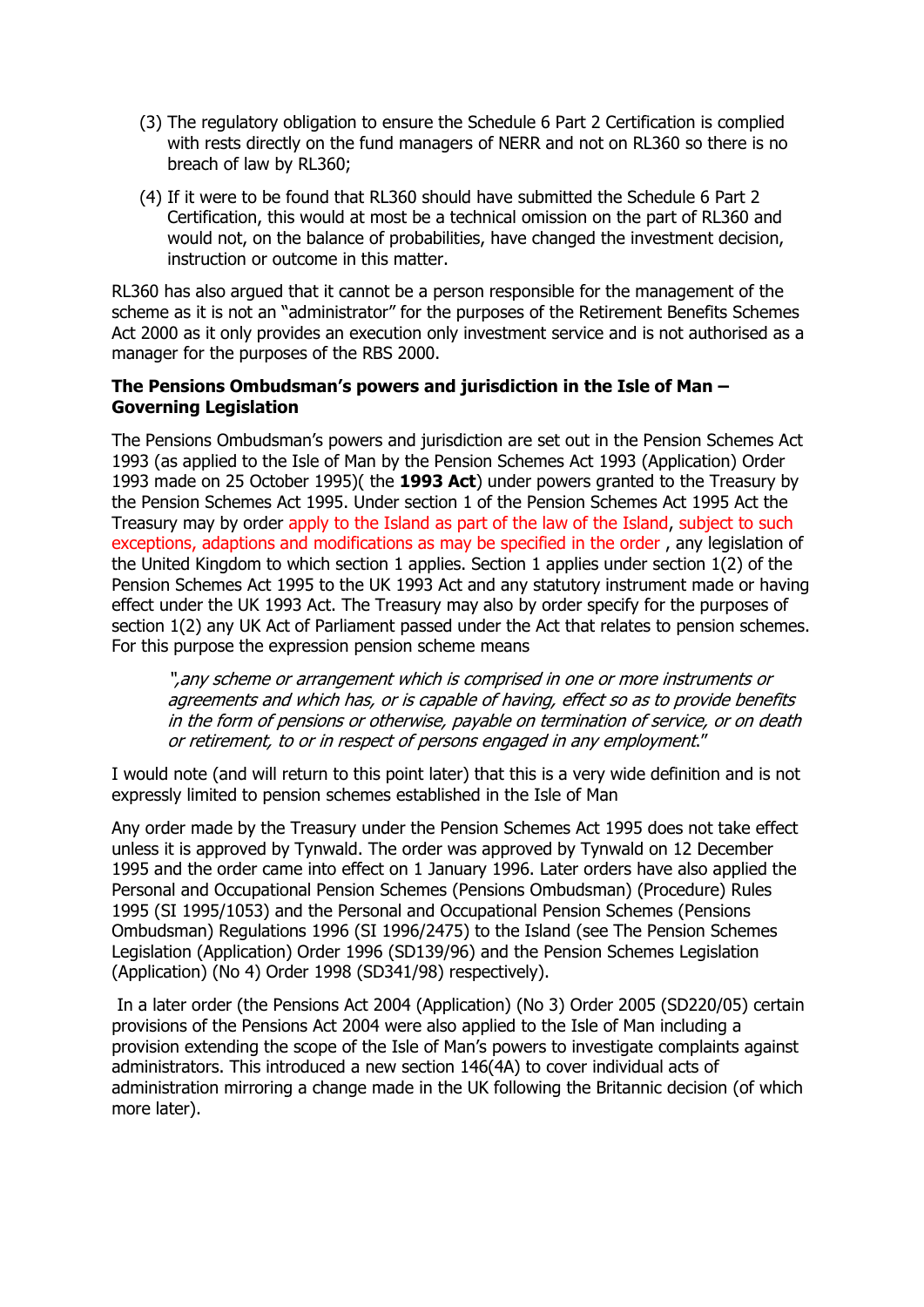# **The Pension Ombudsman's jurisdiction**

The Pensions Ombudsman has power, among other things, to investigate complaints or disputes

- (a) made by or on behalf of a beneficiary of an occupational or personal pension scheme who, in connection with any act or omission of another person responsible for the management of the scheme [ of which more later], alleges maladministration of the scheme (Section 146(1)(a) of the PSA 93); and
- (b) any dispute of fact or law in relation to an occupational or personal pension scheme between a person responsible for the management of the scheme [of which more *later*] and an actual or potential beneficiary (section  $146(1)(c)$  of the PSA 93 (as applied to the Isle of Man).

The "persons responsible for the management of the scheme" include the trustees and managers (section 146(3) of the PSA 93).

There is also regulation making power which enables regulations to be made so that Part X of the PSA 93 (Investigations the Pensions Ombudsman) to treat another person (who is not a trustee or manager but who is concerned with the financing or administration of, or provision of benefits under the scheme, as if for the purposes of Part X he were a person responsible for the management of the scheme.

The Personal and Occupational Pension Schemes (Pensions Ombudsman) Regulations 1996 defines "administrator" at Regulation 1(2) as follows:

"administrator" …..in relation to a personal pension scheme, means any person concerned with the administration of the scheme other than….(i) a person responsible for the management of the scheme (as defined in section 146(3) of the Act for the purposes of Part X of that Act)…."

Regulation 2 then goes onto set out the scope of the jurisdiction in relation to administrators:

- "2. Jurisdiction in relation to administrators
- (1) The Pensions Ombudsman may investigate and determine a complaint concerning the administration of a personal or an occupational pension scheme made by or in respect of an actual or potential beneficiary of the scheme who alleges that he has sustained injustice in consequence of maladministration in connection with an act or omission of an administrator of the scheme.
- (2) Where the Pensions Ombudsman commences an investigation under paragraph (1) above, the provisions of Part X of the Pension Schemes Act 1993 (the Pensions Ombudsman) shall apply in relation to the administrator as they would apply in relation to the person responsible for the management of the scheme.

The extension of the Pensions Ombudsman's jurisdiction to cover administrators only relates to complaints from a beneficiary who alleges that he has sustained injustice in consequence of maladministration in connection with an act or omission of an administrator of the scheme under section  $146(1)(a)$  and not under section  $146(1)(c)$  of the PSA 93. It is, however, possible for a complaint to be correctly characterised as both a complaint of maladministration and a breach of law – there is potential overlap between my jurisdiction under section  $146(1)(a)$  and (c). However, unlike section  $146(1)(a)$ , a complaint under section 146(1)(c) does not require the complainant to have sustained injustice. My view this is that the alleged omission complained of can be both characterised as both as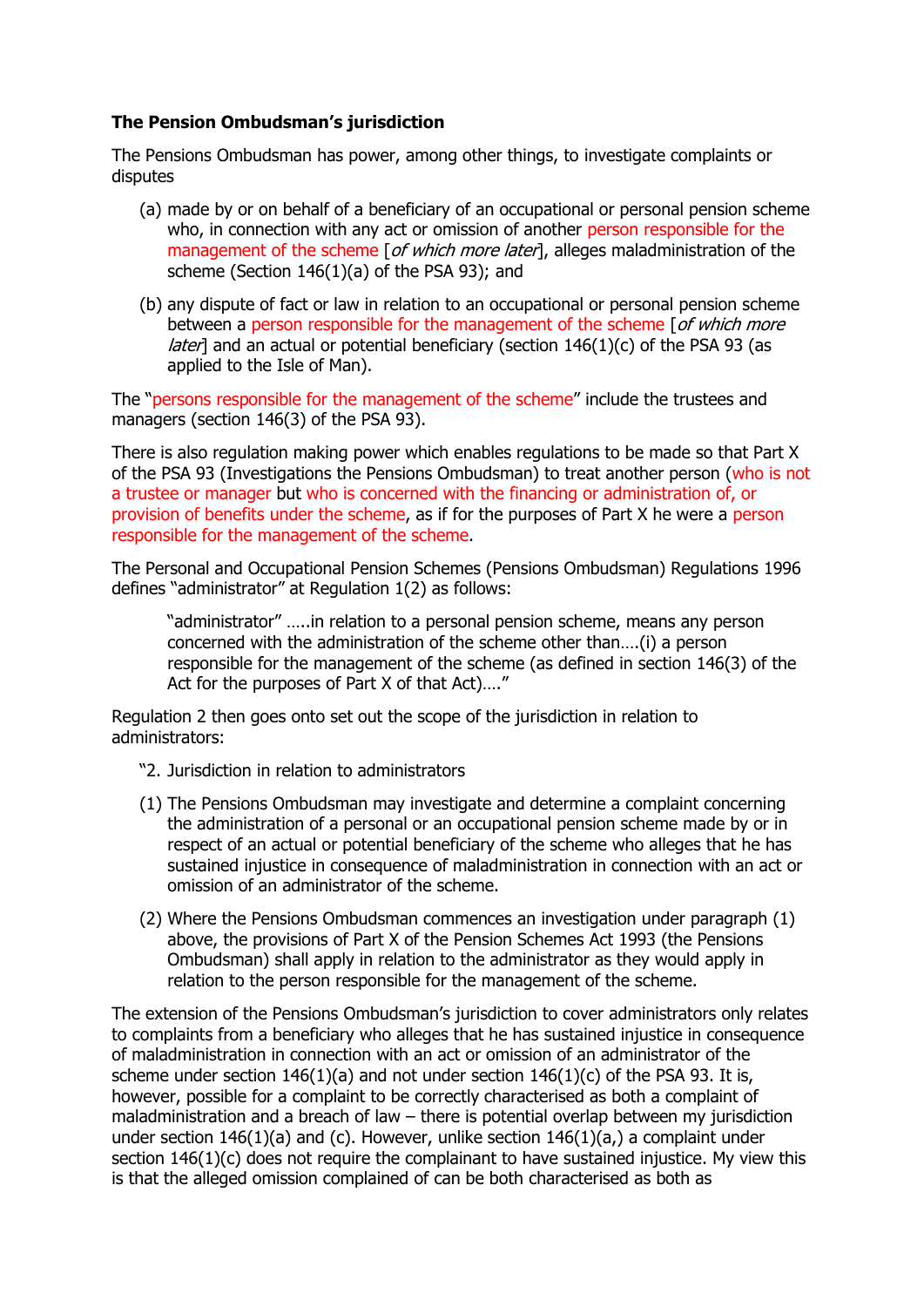maladministration and a breach of law. Also on the basis of the case law referred to below a complaint of maladministration can include a complaint of breach of law although I would note for completeness that it is also possible for there to be maladministration without a breach of law.

The definition of administrator was extended when a new section 146(4A) was inserted into the Isle of Man PSA 93 (mirroring the new section 146(4A) inserted into the UK PSA 93 to reverse the Britannic case – see below) so that:

"(4A) For the purposes of subsection (4) a person or body of persons is concerned with the administration of the scheme where the person or body is responsible for carrying out an act of administration concerned with the scheme."

#### **The relevance of UK Case law as an aid to construction in relation to Isle of Man statutes**

RL360 has argued that UK law does not automatically apply to the Isle of Man, although regard can be had to it in limited circumstances, particularly where Isle of Man laws, regulations or legal precedent may be silent. This is in my view this statement underplays the potential relevance of UK authorities as persuasive authority in relation to the Pensions Ombudsman's jurisdiction.

It is my understanding that it has been common in the Isle of Man in the past for Tynwald to adopt and apply UK statutes (often with minor changes to reflect any specific differences between the UK and the Isle of Man). A considerable part of Isle of Man pensions legislation is, however, the same (or very similar to the UK). In particular The Isle of Man originally adopted and applied the PSA 93 in the Isle of Man (including Part X which contains the provisions setting out the jurisdiction of the Pensions Ombudsman and has subsequently made similar amendments to the PSA 93 to those made in the UK). In recent years there has been some legislative divergence in the field of pensions. The Isle of Man has adopted some (but not all) of the provisions of the UK Pensions Act 1995 and UK Pensions Act 2004. The Isle of Man also has its own Retirement Benefit Schemes Act 2000 setting out its own regulatory regime and certain other provisions applicable to Isle of Man pension arrangements.

The approach taken generally by the Isle of Man courts when considering UK case law (other than on appeal to the Privy Council as the ultimate court of appeal from Isle of Man decisions) is, I understand , to generally treat them persuasive authority particularly those of the Court of Appeal and the House of Lords.

In Frankland v R 1978 -80 MLR 275 (SGD): Glidewell in the Isle of Man courts: it was said that

"The correct principle in our view is that decisions of English courts, particularly the House of Lords and the Court of Appeal are persuasive in the Manx courts, but not binding. They should, however, generally be followed unless either there is something to the contrary in a Manx statute or there is some clear decision of a Manx court to the contrary, or exceptionally, there is some local condition which would give good reason for not following the particular English decision."

More recent Isle of Man cases have, however, questioned whether the comments of Glidewell in Frankland have the same force today in the context of a jurisdiction which is becoming increasingly independent of English statutes and procedures and is frequently choosing to be informed by or to adopt the common law and practices found in jurisdictions other than England (see for example Dominator Ltd v Gilberforce SL (judgment 1 May 2009). However, in other cases it has been noted that the correct approach seems to be to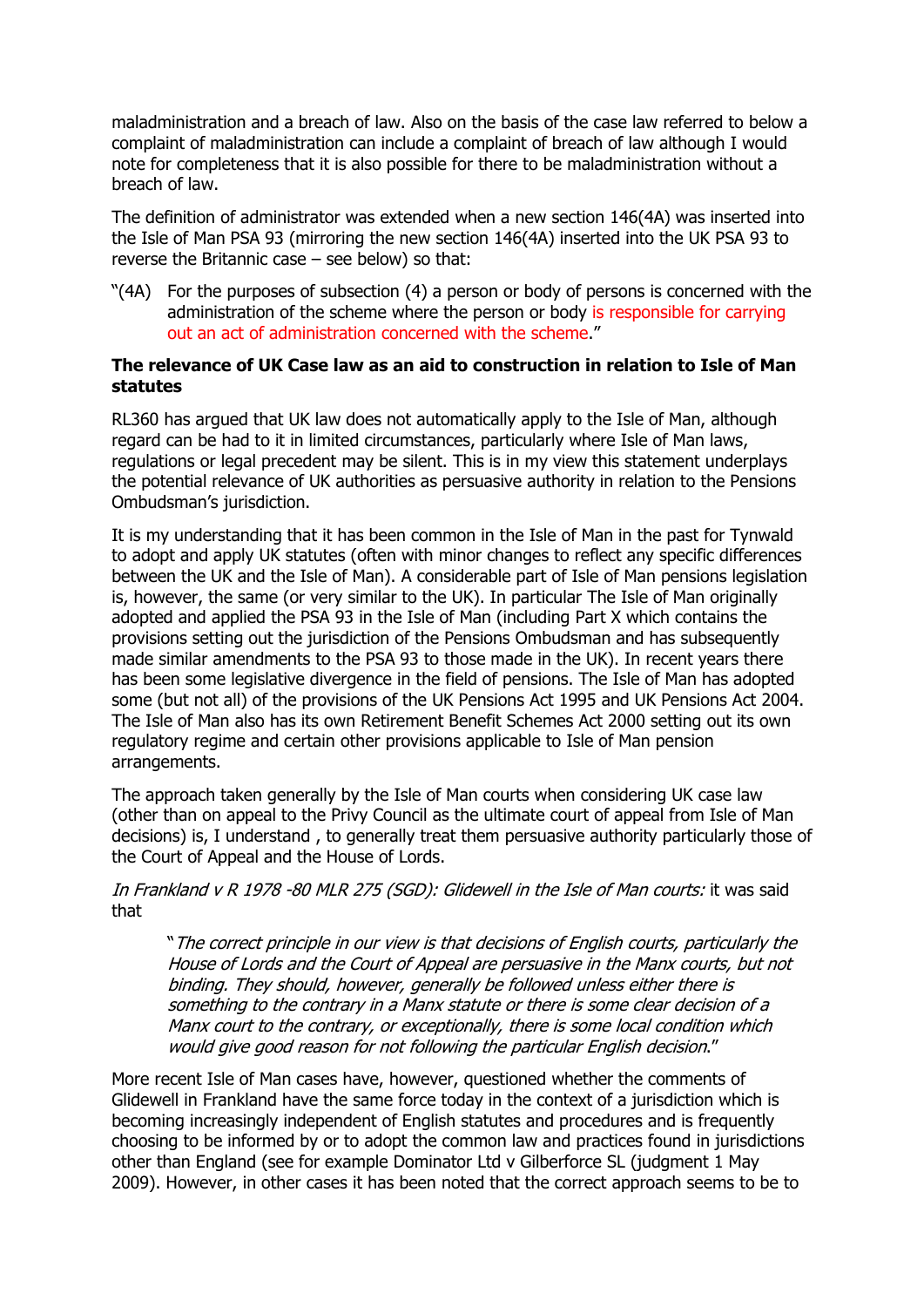establish the English precedent … and to follow the precedent unless there is justification to depart from it in line with Frankland v R (In the Matter of the Petition of Cussons). In the subsequent cases of Bitel v Kyrgz Mobil and most recently the important case of AB v CD 2016 it was judicially noted that Manx law has developed significantly since Lord Ackner's comments and in appropriate circumstances while the cases are of persuasive authority if there are local policy reasons for departing from UK law the Isle of Man courts will do so. I am satisfied that UK authorities are persuasive authority in a case like this (if this case were to be appealed on a point of law to the High Court in the Isle of Man) where the relevant statute to which they relate are virtually identical to the applicable UK statute.

It is clear, however from the statutory provisions I have reviewed and also extracts from Hansard relating to the proceedings of Tynwald that I have looked at that Tynwald did intend to the UK provisions relating to the Pensions Ombudsman's jurisdiction to apply to the Isle of Man with modifications where appropriate. In the Tynwald debates there is recognition that it is appropriate to adopt and adapt UK pensions legislation. The provisions relating to the Pensions Ombudsman's jurisdiction adopted in the Isle of Man are virtually identical form to those applied in the UK. In particular the jurisdiction of the Ombudsman is extended to include not just complaints against "managers" but also administrators when Regulation 2 of the Personal and Occupational Pension Schemes (Pensions Ombudsman) Regulations 1996. Tynwald did not have to extend the PSA 93 in this way. Also following the Britannic decision in the United Kingdome (see below) the jurisdiction of the Ombudsman was further extended so that a person could be an administrator if they are engaged in a single act of administration. Again Tynwald did not have to extend the jurisdiction of the Ombudsman in this way if it was considered inappropriate to do so.

In construing a virtually identical statute in the Isle of Man, is likely that courts will regard any applicable UK authorities looking at jurisdictional issues as persuasive authority (to which they can have regard to but are not bound to follow) unless there is something contrary in the Manx statute, contrary Manx authority or some local reason not to follow them.

There is extensive relevant UK authority relating to the equivalent provisions in the 1993 Act relating to the UK Ombudsman's jurisdiction under the equivalent UK PSA 93. To date to my knowledge there has only been one Isle of Man decision briefly touching on the Ombudsman's jurisdiction. I would also note that until 2015 the same individual was both Pensions Ombudsman in the UK and the Isle of Man (albeit when the Isle of Man complaints were considered the Ombudsman would sit in this capacity) which indicates that the intention was to follow the same approach. I would also note that there are several hundred determinations a year by the UK Ombudsman while only a handful by the Isle of Man Pensions Ombudsman. Accordingly legal points relating to the Ombudsman's jurisdiction are more likely to come before the UK courts and the judgments are likely to be of assistance. The UK authorities are a rich source of persuasive judicial authority which the Pensions Ombudsman and Isle of Man Courts can have regard to in the absence of any specific Manx authority or any specific reason due to differences in the Isle of Man pension system why a different approach should be taken.

#### **UK Case Law on scope of Pensions Ombudsman's jurisdiction**

It has been held in a number of UK cases (which for the reasons set out above are persuasive authority in the Isle of Man) that the definition of manager and administrator is very wide and in particular an insurer can fall within the definition of manager or, if it is not a manager, can fall within the definition of administrator for the purposes of the UK Pension Ombudsman's jurisdiction where it provides a full or partial administration service to the trustees.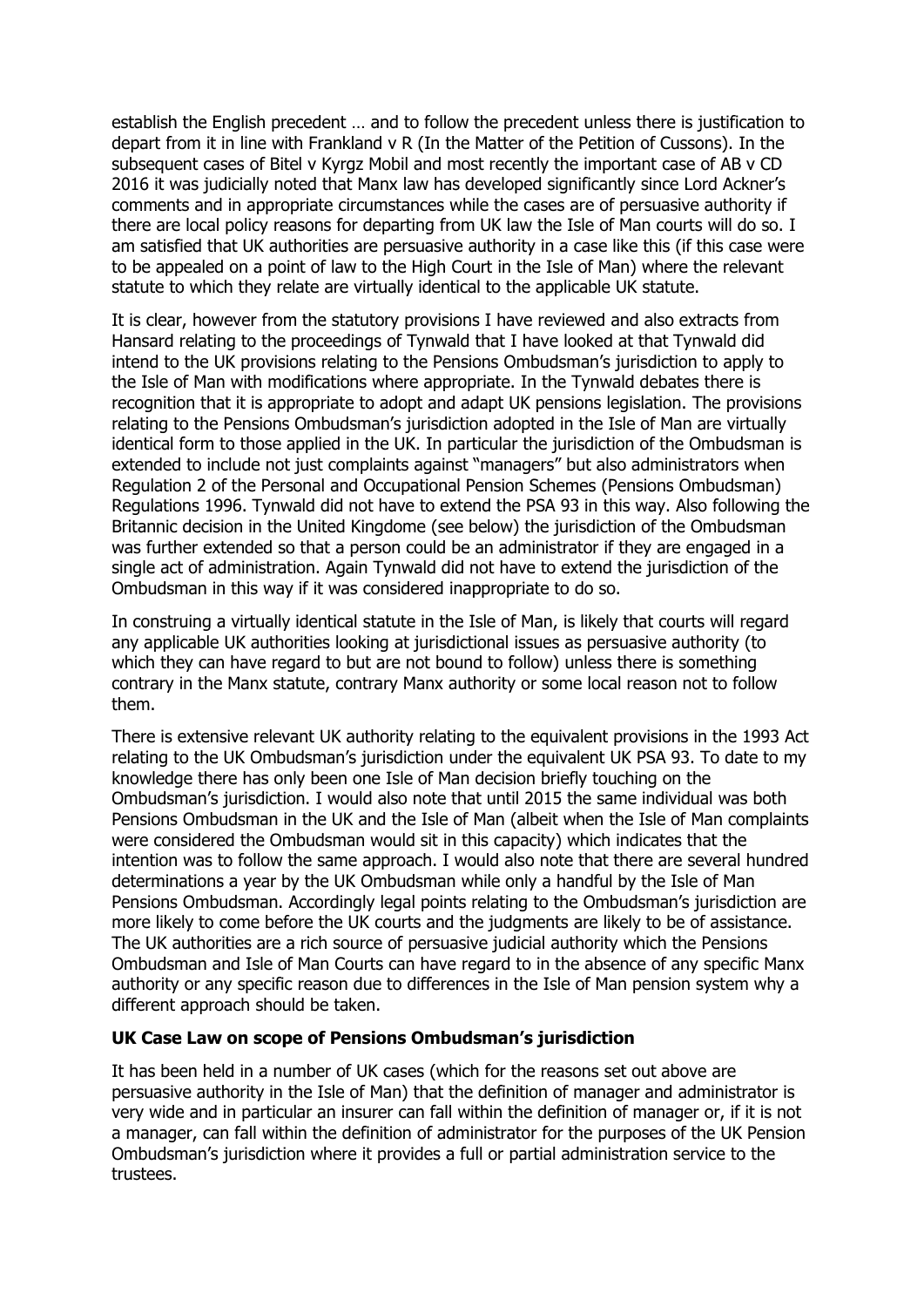The issue was first considered in the Century Life Plc v The Pensions Ombudsman [1995] PLR 135 where it was found that an insurer providing investment and bundled administrative services under the terms of a policy could potentially fall within the definition of "manager" under the version of the UK PSA 93 then in force. The fact that the administrative services were provided as part of the services under the insurance policy did not preclude the insurer from being a "manager". There was also discussion of what was meant by the undefined expression "manager" and it was accepted that the "manager" was an ordinary English word and means the person running the scheme on a day-to-day basis.

There have also been a number of further UK cases since the Century Life case which have considered the question of who fell within the definition of "administrator" since Century Life. In Ewing v Arthur Cox [2000] 22 PBLR it was held in relation to the Northern Ireland version of the Pension Schemes (Northern Ireland) Act 1993 that solicitors instructed to recover a debt on behalf of trustees did not fall within the definition of administrator. In this case it was accepted that whether a solicitor is an administrator must be considered on a case by case basis by reference to the terms of his retainer it is a matter of "fact and degree" as to whether the tasks amounted to acts of administration. In this case the solicitors were acting as legal advisers and had not crossed the line to make them an administrator where they were merely instructed to seek recovery of certain sums from the respondent and their role involved only writing a letter of claim.

The issue of whether an insurer only providing a unit linked investment option could be an "administrator" for the purposes of the Ombudsman's jurisdiction (where the scheme had not exercised an option to provide wider administration services) was explored in depth by the UK Courts at first instance by the High Court (Chancery Division) in Britannic Asset Management v Pensions Ombudsman [2002] EWHC 441 (Admin). The decision was then appealed and considered by the Court of Appeal in Britannic Asset Management v Pensions Ombudsman [2002] 90 PBLR; [2002] 4 All ER. It was argued in this case that Britannic were accessories to a breach of trust by acting on investment instructions from the trustees this constituted acts of maladministration by the Claimants as administrators to the scheme causing injustice to the beneficiaries. It was noted by Mr Justice Lightman at first instance that:

"The Claimants' acts in complying with the Trustees' divestment instructions may indeed be characterised as "acts of administration" concerned with the scheme, the sense that the acts of processing the divestment instruction were administrative acts, and the divestment, being at the request of the Trustees obviously concerned or related to the scheme. However, that was not the relevant question [Pensions Ombudsman notes in this connection - on the definition of administrator in force at the time] which was in so acting the claimants were "concerned in the administration of the scheme".

Mr Justice Lightman accepted that the claimants:

"…were correct when they say administering the scheme means in (whole or part) running the Scheme e.g. inviting employees to join keeping records of members, communicating with members, calculating benefits, providing benefit statements, paying the benefits when due, keeping documentation up to date, dealing with governmental or regulatory agencies (Inland Revenue, DWP, OPRA) etc. In the case of a funded scheme, it will no doubt involve running the fund, investing and managing the Scheme's assets. The ultimate responsibility for all these acts will usually lie with the trustees but: (1) if someone else carries out the day-to-day running on their behalf that person may be a manager (2) if someone is otherwise involved with an act of administration for the trustees (whether by carrying out such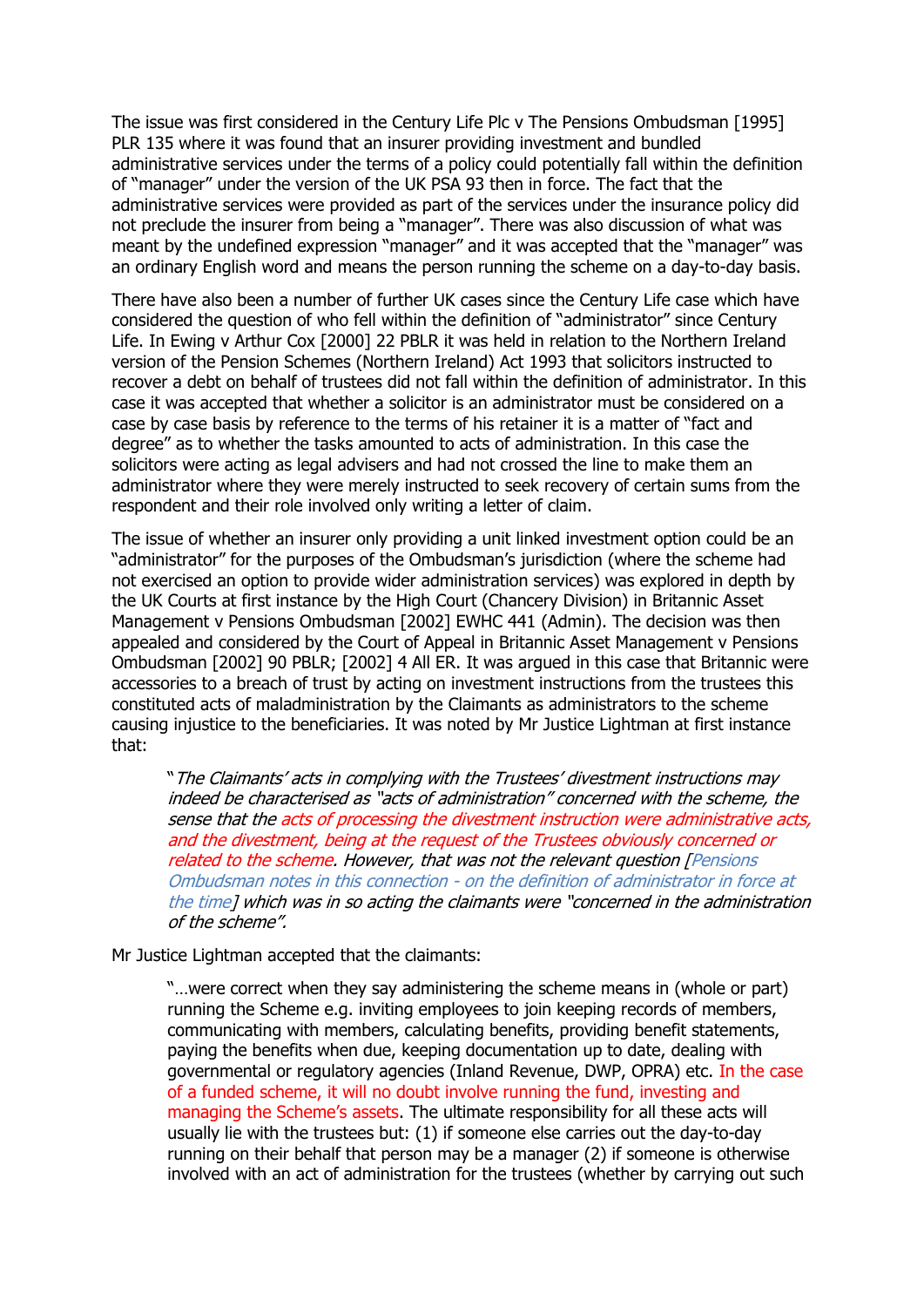an act or advising on it) that person may be concerned with the administration of the scheme. But the touchstone is whether he is engaged to act, or advise, in or about the trustees' affairs in running the scheme"

Mr Justice Lightman went on to say [in relation to the original definition of administrator]

"It is of essence for a person to be or act as an administrator that he shall have assumed an administrative role… "on the trustees' side in the administration of the Scheme's affairs."

Under the old definition of administrator Mr Justice Lightman, at first instance, concluded that merely acting on trustees instructions under the terms of the policy did not amount to the assumption of an administrative role on the trustees' side.

The Court of Appeal in Britannic noted that an "administrator" [*The Pensions Ombudsman* would note that this was under the definition in force at the time is someone concerned with the administration of the scheme and that a person who is only concerned with the financing of the scheme or only with the provision of benefits under the scheme is not an "administrator" of the scheme. It was nevertheless accepted by the Court of Appeal that the notional allocation or cancellation of units

"..are administrative in nature: which may be described as being carried out in connection with a scheme: the relevant question [Ombudsman note using the old pre 2005 definition of administrator in force at the time] is whether a person is "concerned with the administration of the scheme".

The Court of Appeal concluded however on the basis of the definition of administrator in force at the time (i.e. the pre 6 April 2005 UK definition) that an insurance company which does not more than administer its own assets and calculate from time to time, the amount which it is liable to pay under a unit linked policy is in much the same position as the trustees bankers or other depositary. It is no more concerned in the administration of the scheme than others who have contracted to make payments to the trustees or the scheme beneficiaries on request or demand. It was confirmed again, however , that if an insurance company did provide full or partial administrative services to the trustees it could fall within the definition of administrator (if it did not fall within the definition of manager as per the Century Life decision).

It is therefore clear if the same approach was taken as in Britannic that RL360 would not be an "administrator" under the original definition of "administrator" in force in the UK up to 6 April 2005 and originally also in force in the Isle of Man.

The impact of the Britannic decision in the UK was, however, relatively short-lived. With effect from 6 April 2005 in the UK a new section 146 (4A) of the UK PSA 93 was inserted which provided that "a person or body of persons is concerned with the administration of an occupational or personal pension scheme where the person or body is responsible for carrying out an act of administration concerned with the scheme". The relevant explanatory note explaining the change in the UK provided as follows:

"In the case of Britannic Asset Management v the Pensions Ombudsman, the Court of Appeal drew a distinction between a person who undertakes an "act of administration concerned with the scheme" and a person "concerned with the administration of the scheme". It noted that the former fell outside the Pensions Ombudsman's jurisdiction. This section provides that the Pensions Ombudsman will be able to investigate complaints involving "on-off" acts of administration." In the UK the section was effective in relation to a complaint or a dispute in so far as it relates to a matter which arises on or after the date the section comes into force."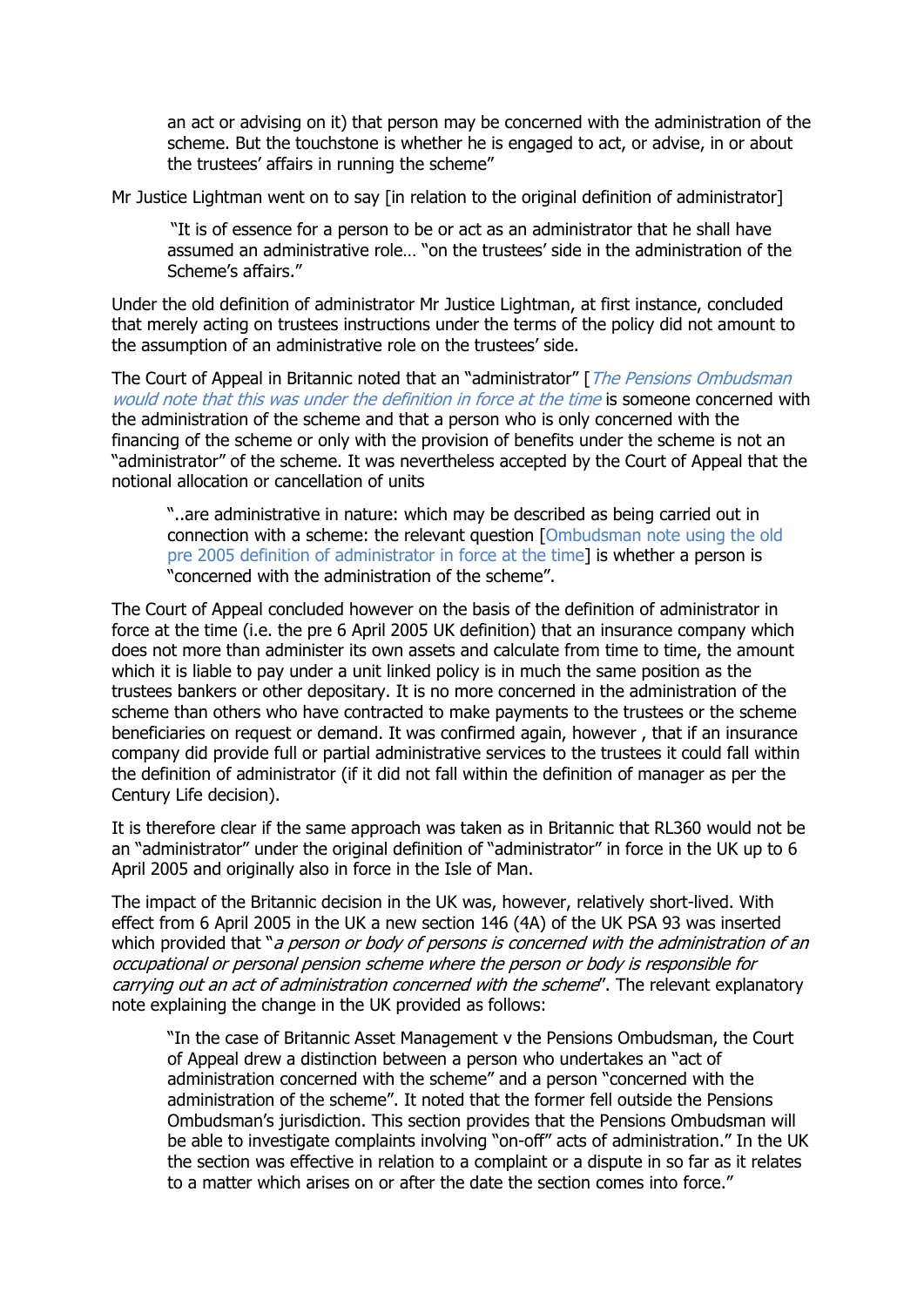Following the change in the law the UK Pensions Ombudsman took this as meaning that for events occurring before 6 April 2005 the old definition of administrator should be applied and for events on or after 6 April 2005 the new definition should be applied (Pensions Ombudsman - Pearson case M00522 – 12 March 2007 and Pepper case M00309 – 25 March 2009). For post 6 April 2005 acts however the UK Pensions Ombudsman has exercised jurisdiction in relation to one off acts of administration. The UK Pensions Ombudsman has since interpreted an "act of administration" as being something "integral" to a pension scheme as opposed to an "external process" (UK Ombudsman case Pearson M00522 12 March 2007 and UK Ombudsman case Marshall 72963/1).

The UK Pensions Ombudsman has confirmed, however, that for the purposes of his jurisdiction that just because a party is an "administrator" for one purpose it does not mean that they are an administrator for other purposes. In case Hull 71888/1, the UK Pensions Ombudsman said of scheme administrators:

"They may have been the administrator at the time the advice was given, but that does not make advising the trustees an act of administration. The fact that one activity carried out by them is within my jurisdiction does not mean that all the activities of the same corporate body are within jurisdiction."

There was also a further UK Court of Appeal decision (Government Actuary's Department v Pensions Ombudsman [2013] Civ 901) in connection with whether the Government Actuary's department could be characterised as an administrator in relation to a firefighters' scheme in relation to its role in reviewing and revising actuarial factors for benefit calculation purposes. This case however again concerns the pre 6 April 2005 position (under the old non extended definition of administrator) as it was accepted by the parties that post 5 April 2005 GAD was an administrator. It does however review the previous case law and also notes that the extension of the Pensions Ombudsman's jurisdiction to cover administrators only related to complaints of maladministration by those concerned with the administration of the scheme, but not those concerned with the financing or the provision of benefits under a scheme. It was argued that the role of the actuary in this case was concerned with the provision of benefits under the scheme and not the administration of the scheme and accordingly the Pensions Ombudsman has no jurisdiction. The Court of Appeal accepted in GAD v Ombudsman that the provision of benefits under the scheme was not intended to be conterminous with the administration of the scheme itself. It must relate to the payment out to the benefits of the benefits to which they are entitled under the scheme. The court could see no reason to give, as had been submitted, an expansive meaning to "*concerned with the* provision of benefits" and a corresponding narrow meaning to "concerned with the administration of the scheme". Given the central role of the Government Actuary's department in the scheme it would be surprising if the UK Parliament had intended to limit the Ombudsman's jurisdiction in this way. The fact that the gap in protection exposed in the Britannic case was made good by the introduction of section 146(4A) strongly suggested that the UK Parliament did not consider there was any policy jurisdiction for restricting the Ombudsman's jurisdiction in the way that was argued in this case.

For completeness I should perhaps also comment on what is meant by maladministration and also on the Pensions Ombudsman's powers to award compensation in relation to complaints of maladministration. The UK case of Baugniet v Capita Employee Benefits (Teachers Pensions) [2017] EWHC 501(Ch), noted that previous case law confirmed that maladministration is a broad concept which goes further than a violation of legal rights. There can be maladministration even if a person's legal rights are not infringed but there may also be other categories of matter within the Pensions Ombudsman's remit will involve allegations that legal rights have been infringed. So a determination may include a determination of breach of trust, misrepresentation, poor advice or negligence.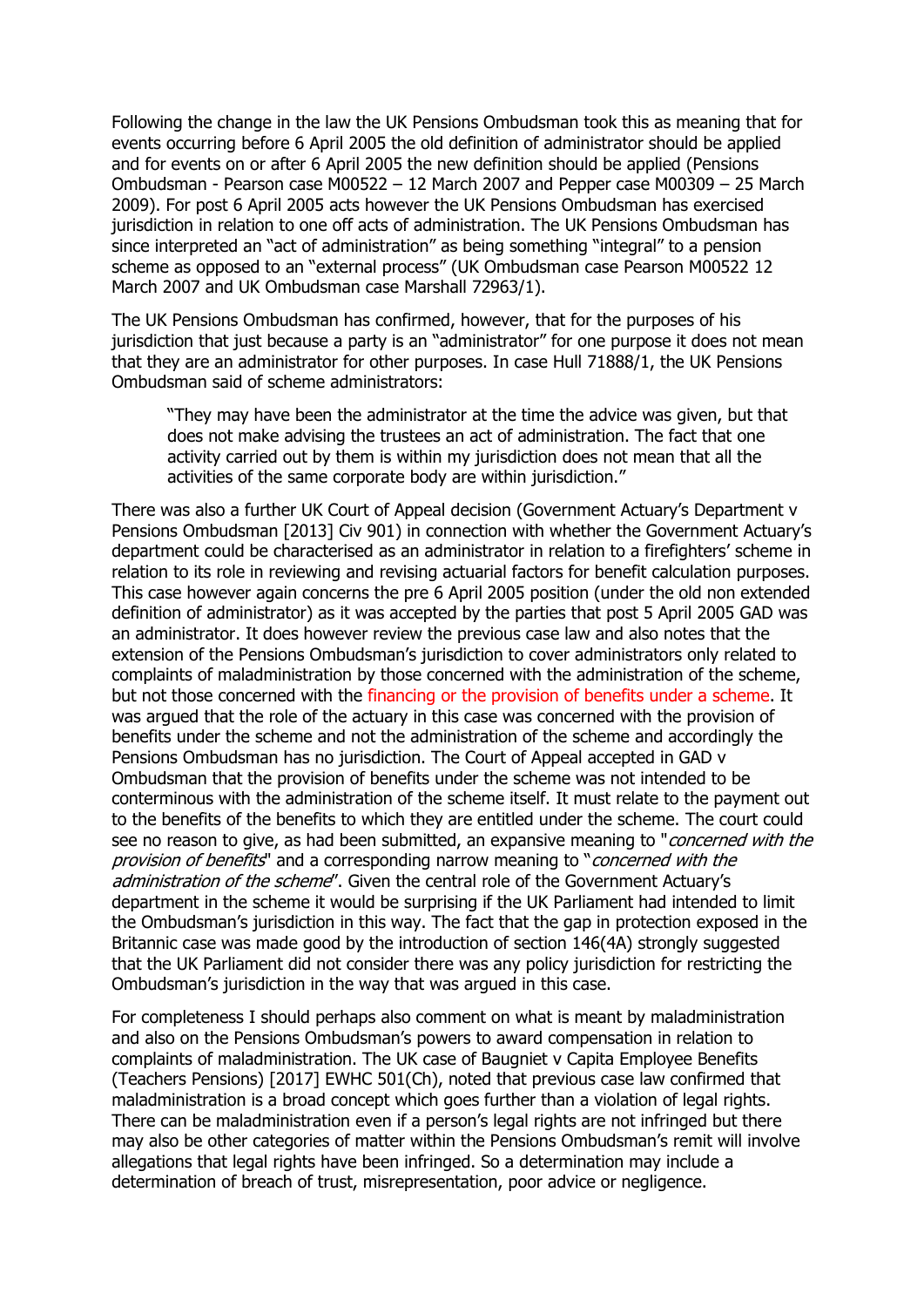# **Is the complaint already out of time?**

Generally the Pensions Ombudsman only has jurisdiction to investigate complaints or disputes if the act of omission which is the subject of the complaint or dispute occurred more than three years before the date on which the complaint or dispute was received by him in writing (regulation 5(1) of the Personal and Occupational Pension Schemes (Pensions Ombudsman) Regulations 1996) as applied to the Isle of Man by the Pension Schemes Legislation (Application) (No 4) Order (SD341/98).

Where, however, at the date of its occurrence, the person by or in respect of whom the complaint is made was in the opinion of the Pensions Ombudsman unaware of the act or omission which is the subject of the complaint, the 3 year period should begin on the earliest date on which the person knew or ought reasonably to have known of its occurrence (Regulation 5(2) as above).

Where, in the opinion of the Pensions Ombudsman, it was reasonable for a complaint not to be made or a dispute not to be referred before the end of the period allowed under the above two paragraphs, the Pensions Ombudsman may investigate and determine that complaint or dispute if it is received by him in writing within such further period as he considers reasonable (Regulation 5(3) as above).

I have been advised that Mr S was not aware of the investment instruction from Mr O'Shea in 2012 to invest in NERR. In fact Mr S was not aware of the investments in NERR until NERR went into administration in June 2016. I also understand that Mr S was unaware of the requirement that RL360 should have provided a Part 2 (paragraph 2) Certification to the NERR fund administrator before the funds could be invested. Mr S only became aware of this when he corresponded with Ms Bowness of the Isle of Man Financial Regulator in 2016. The complaint was originally submitted to the Pensions Ombudsman on 12 May 2017. If Mr S had sight of RL360s standard terms and conditions (and read them) it could argued that Mr S was aware that RL360 would request a signed certification before investing in specialist funds. However, Mr S was not aware that the requirements to obtain a signed certification was not complied with until much later as he had no knowledge of the investment in NERR at the time it was made.

Accordingly I am satisfied that the complaint is not out of time as Mr S could not in my opinion have been aware of the omission which is the subject of the complaint (i.e. the alleged failure to provide the Part 2 (paragraph 2) certification by RL360 or the alleged failure to seek a client declaration) until June 2016 which is less than 3 years before the date the complaint was submitted).

#### **Is the complaint outside the Pensions Ombudsman's jurisdiction by virtue of the fact that the Scheme is set up under Guernsey based trusts and approved by the Guernsey tax authorities?**

The next question I need to consider is whether the complaint is outside the Pension Ombudsman's jurisdiction by virtue of the fact that the Scheme is established under Guernsey trusts and the trusts are expressed to be governed by Guernsey law. This is quite a difficult legal question and is of general relevance to the scope of my jurisdiction going forward.

The Pension Schemes Act 1995 gives power to the Treasury to apply the UK PSA 93 to the Island. It does not however specifically state that it can only apply the provisions of the PSA 93 to Isle of Man pension schemes. The definition of "pension schemes" referred to in section 1(5) of the Pension Schemes Act 1995 has no geographical reference in it. It would however have been possible to limit the geographical effect of the PSA 93 by making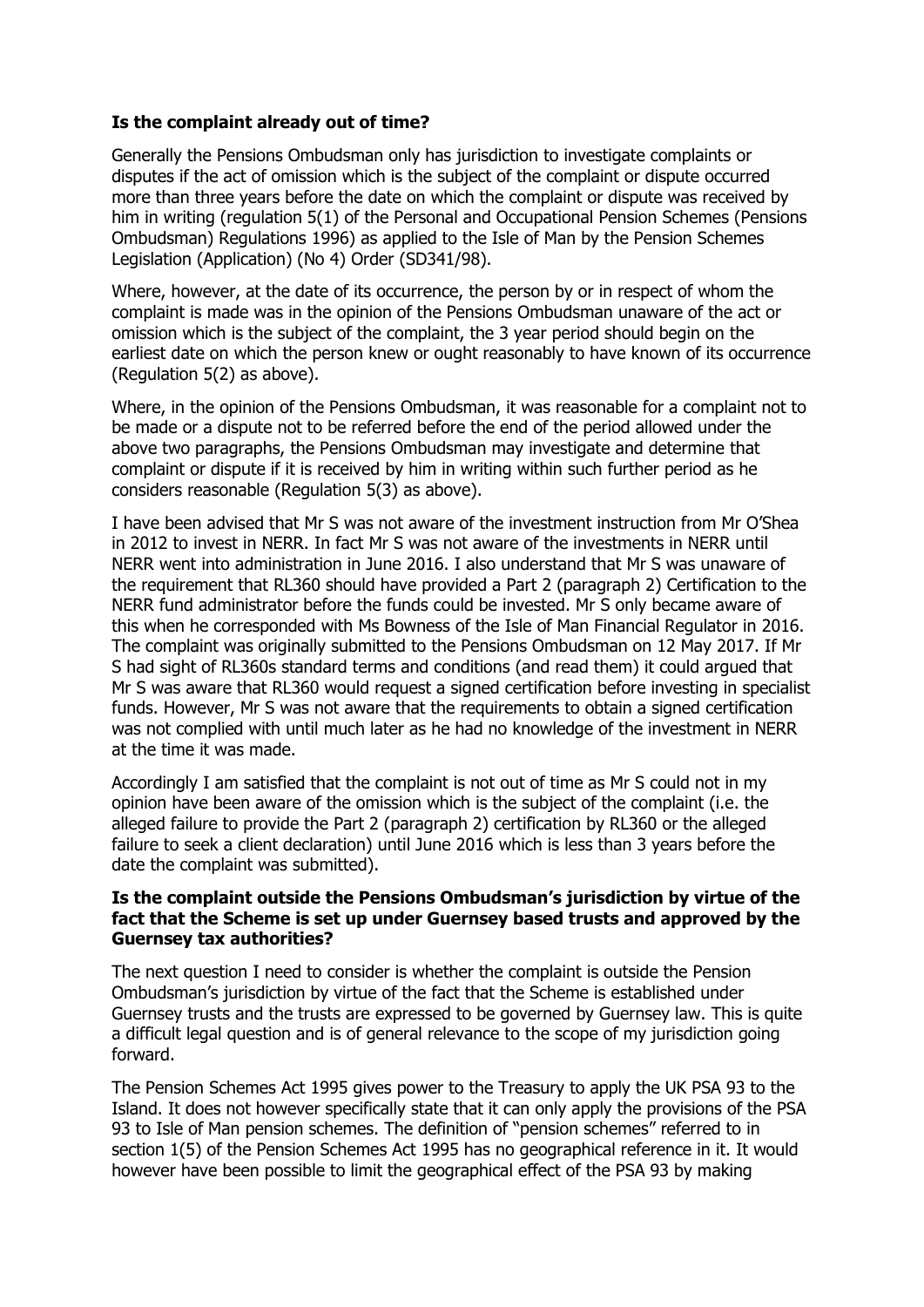amendments to its provisions in the relevant Order or making changes to the relevant regulations dealing with jurisdiction

There are a couple of specific provisions relating to the territorial effect of the Pension Schemes Act 1993. There is regulation making power at section 145(1A) of the PSA 1993 which provides that:

(1A) Provisions conferring power on the Pensions Ombudsman to conduct investigations as mentioned in subsection (1) are to be read as conferring power that:

(a) In the case of a prescribed description; or

(b) In the case involving a scheme that is prescribed or is of a prescribed description,

may be exercised whatever the extent of any connections with places outside the Isle of Man."

This regulation making power has, to my knowledge, never been exercised. However, it is not possible to infer from this that if the scheme is not established under Isle of Man trusts that the Pensions Ombudsman has no jurisdiction to consider the complaint. This is because section 145(1C) of the PSA 93 which goes on to provide that:

(1C) Subsection 1(A) shall not be taken to prejudice any power of the Pensions Ombudsman apart from that subsection to conduct investigations in a case having connections with places outside the Isle of Man.

This then throws up back to the wording of the remainder of the PSA 93. Is Part X of the PSA 93 capable of applying to complaints against trustees, managers and administrators of non Isle of Man pension schemes established under Isle of Man trusts? In this connection I would note that when Tynwald approved the application of the PSA 93 to the Isle of Man it did not expressly seek to limit the scope of the Act to Isle of Man established pension schemes or Isle of Man trustees or Isle of Man based managers or administrators.

The Act does would appear on its wording to be capable of applying to trustees, managers or administrators of pension schemes outside the Isle of Man. In this connection it is helpful to contrast the definitions of "occupational pension scheme" and "personal pension scheme" which have no reference to the geographical location of the scheme with the definition of "public service pension scheme" which specifically provides that the definition can only apply to an occupational pension scheme established by or under an enactment or by resolution of Tynwald. Tynwald could easily have included a similar restriction in the definition of occupational pension scheme and personal pension scheme if it wished to limit the jurisdictional scope of the PSA 93 to schemes established under Isle of Man trusts but did not do so when adopting and applying the equivalent statutory provisions to the Isle of Man.

The Isle of Man is a major jurisdiction offering pension schemes for non-residents. It is my understanding that many of these pension schemes have non-Isle of Man based trustees governed by trusts set up in other jurisdictions with Isle of Man managers and/or administrators. Many of the pension managers in the Isle of Man have offices in multiple jurisdictions. I understand that there are other schemes which have Isle of Man managers/administrators but non-Isle of Man trusts sometimes with dual authorisation where it is necessary for managers/administrators to be authorised in other jurisdictions. If it is the case that if the scheme is set up under trusts of another jurisdiction I could never investigate and determine complaints against an Isle of Man based manager or administrator of that scheme that would reduce the scope of my jurisdiction to determine complaints against Isle of Man based managers/administrators.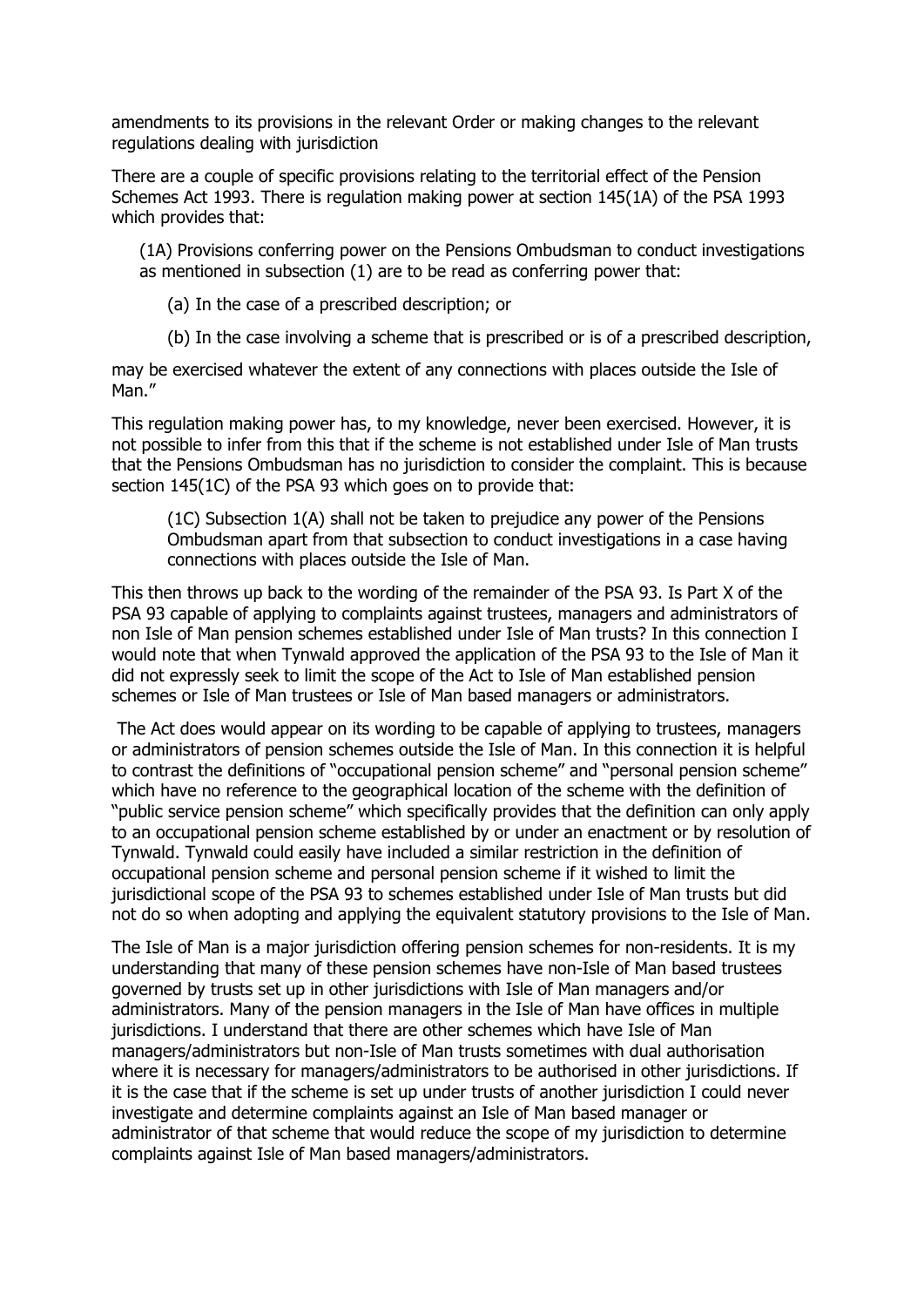My understanding is that the Isle of Man approach to regulation is to seek to ensure that it has a strong regulatory and compensatory system so that outside investors have confidence in the Isle of Man financial system. If the intention of Tynwald was to limit the scope of the Pension Ombudsman's jurisdiction to exclude the Ombudsman from investigating complaints against Isle of Man managers and administrators I would have expected Tynwald to have set this out more explicitly in the relevant legislation in cases where the persons responsible for the management of the scheme are based and operate in the Isle of Man.

In cases where there are non-Isle of Man trusts and trustees and Isle of Man managers/administrators it does produce a counterintuitive result if I can consider complaints against managers/administrators but could not consider complaints against trustees. In situations, however, where the complaint just relates to the functions of trustee or managers in that capacity and does not concern both this issue does not seem to impose an intractable problem in investigating the complaint.

Having regard to all the above analysis I consider that I do not have jurisdiction to investigate a complaint against the Trustee and Managers (if it had been made) in a case such as this where the scheme is governed by Guernsey trusts and governed by Guernsey law and the Trustee/ Manager is located in Guernsey. I consider, however, that in this case:

- (a) as the contract of insurance is issued by an Isle of Man Insurer operating in and out of the Isle of Man and under which the parties (including RL360) submit to the exclusive jurisdiction of the Isle of Man courts; and
- (b) the alleged maladministration complained of relates to compliance with Isle of Man legislation designed to protect investors in specialist funds,

there is sufficient connection with the Isle of Man for me to have jurisdiction to investigate a complaint against an Isle of Man based insurer. This is subject of course to it being possible to characterise RL360 as an "administrator" in relation to the act complained of. I am not precluded from investigating a complaint against RL360 merely due to the fact that the pension scheme is established under Guernsey trusts and has a Guernsey based trustee and manager.

# **Is RL360 an administrator for the purposes of my jurisdiction?**

It is finally necessary to consider the key issue of whether RL360 falls within the extended definition of administrator for the purposes of the PSA 93. This is an extremely difficult question and I recognise that, having carefully considered the persuasive UK case law, this is very much a borderline case.

The first point I would note is that generally where the OFT can investigate a complaint under the financial services compensation scheme I cannot also investigate a complaint unless it relates to the management of a personal pension scheme (regulation 4 of the Personal and Occupational Pension Schemes (Pensions Ombudsman) Regulations 1996). However, as noted previously the OFT has already confirmed that it does not have jurisdiction to investigate the complaint under the financial ombudsman scheme and also the complaint does arguably relate to the management of a personal pension scheme.

RL360 has submitted that it cannot be a person responsible for the management of the scheme for the purposes of my jurisdiction as it is not an authorised administrator for the purposes of the Retirement Benefit Schemes Act 2000. RL360 has also submitted that "..the term "administrator" as set out in Isle of Man legislation and a UK interpretation of this term merely to establish jurisdiction in this case. It would be a stretch in the application of UK law that is not justifiable in the circumstances".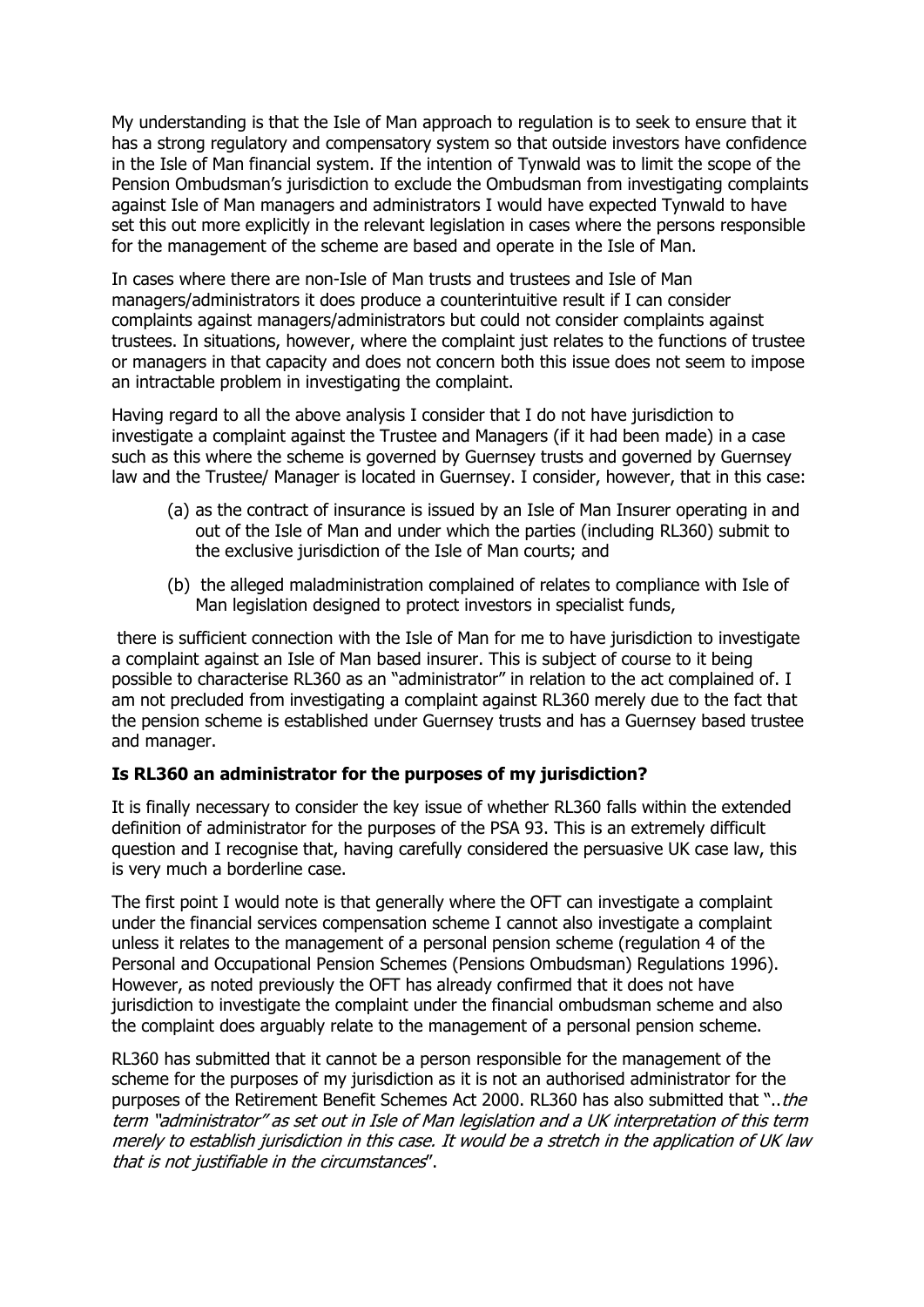RL360s submission does not recognise the crucial fact both the RBS Act 2000 and the PSA 93 (as applied to the Isle of Man) are Isle of Man statutory provisions. RL360s submission also fails to recognise that different definitions of administrator/manager are used in the RBS Act 2000 and the PSA 93. RL360 are correct that all persons performing the functions of "administrator" for the purposes of the RBS Act 2000 in relation to Isle of Man authorised or recognised schemes need to be authorised by the FSA. The RBS Act 2000 however defines administrator "as the person responsible for the management of the scheme". This is a much narrower definition than the extended definition of "*persons responsible for the* management of the scheme" in the PSA 93 (as applied to the Isle of Man). The extended PSA 93 definition includes not just the manager (which is essentially co-terminous with the RBS 2000 definition of administrator) but also includes any person who concerned with the administration of the scheme (*but are not a manager*) and also, following the introduction of the new section 146(4A) of the PSA 93, covers persons responsible for a single act of administration concerning the scheme. On the basis of the relevant Isle of Man statues and the persuasive UK authorities my view is that my jurisdiction can cover insurers as long as they fall within the extended definition of administrator even if they are not specifically authorised as a manager for the purposes of the RBS Act 2000.

I do however recognise that RL360 are correct that the functions of RL360 concerning the Scheme under the policy are very limited. RL360 are not a "manager" for the purposes of section 146(3) as they do not provide a full or partial administration service in relation to the Scheme. RL360 just provides an execution only insurance wrapped investment platform under the terms of the RL360 policy offering access to a range of "linked" investments and funds offered via other providers.

Under the extended definition of "administrator, however, to be concerned in the administration of the scheme all that is now necessary is that the person or body is responsible for carrying out an act of administration concerned with the scheme (section 146(4A) PSA 93). If the act complained of can be correctly characterised as an act of administration concerned with the scheme (and not an act concerned with the benefits under or financing or the provision of the benefits under the scheme) it is potentially within my jurisdiction.

In the current case before me, it might plausibly be argued in the context of a money purchase scheme (such as this) where the pension depends on the performance of the funds invested, that the act complained of (i.e. the failure to ensure that the appropriate certifications had been completed by the Trustee and the failure to provide the certification itself which the NERR administrator should have sought from RL360 for the purposes of the Specialist Investment Regulations) is not an act concerned with the administration of the scheme but an act "*concerned with the benefits of the scheme*". In this connection however I would note that in GAD v Pensions Ombudsman the Court of Appeal took the view the expression concerned with the benefits of the should be construed narrowly as only relating to the payment out to beneficiaries of the benefits the beneficiaries were entitled to under the scheme.

It may also be argued that the investment in an insurance policy with RL360 is "*concerned* with the financing of the scheme" and not concerned with the administration of the scheme. This would be a stronger argument if the scheme had been a defined benefit instead of defined contribution. The expression the financing of a scheme applies more naturally to a defined benefit scheme where the trustees need to fund the promised benefits. I can see however that it can reasonably be argued that the expression "financing of the scheme" could encompass the investments of the scheme as these produce the benefits. If it is correct and as has been held in English cases, the expression "financing of the scheme" is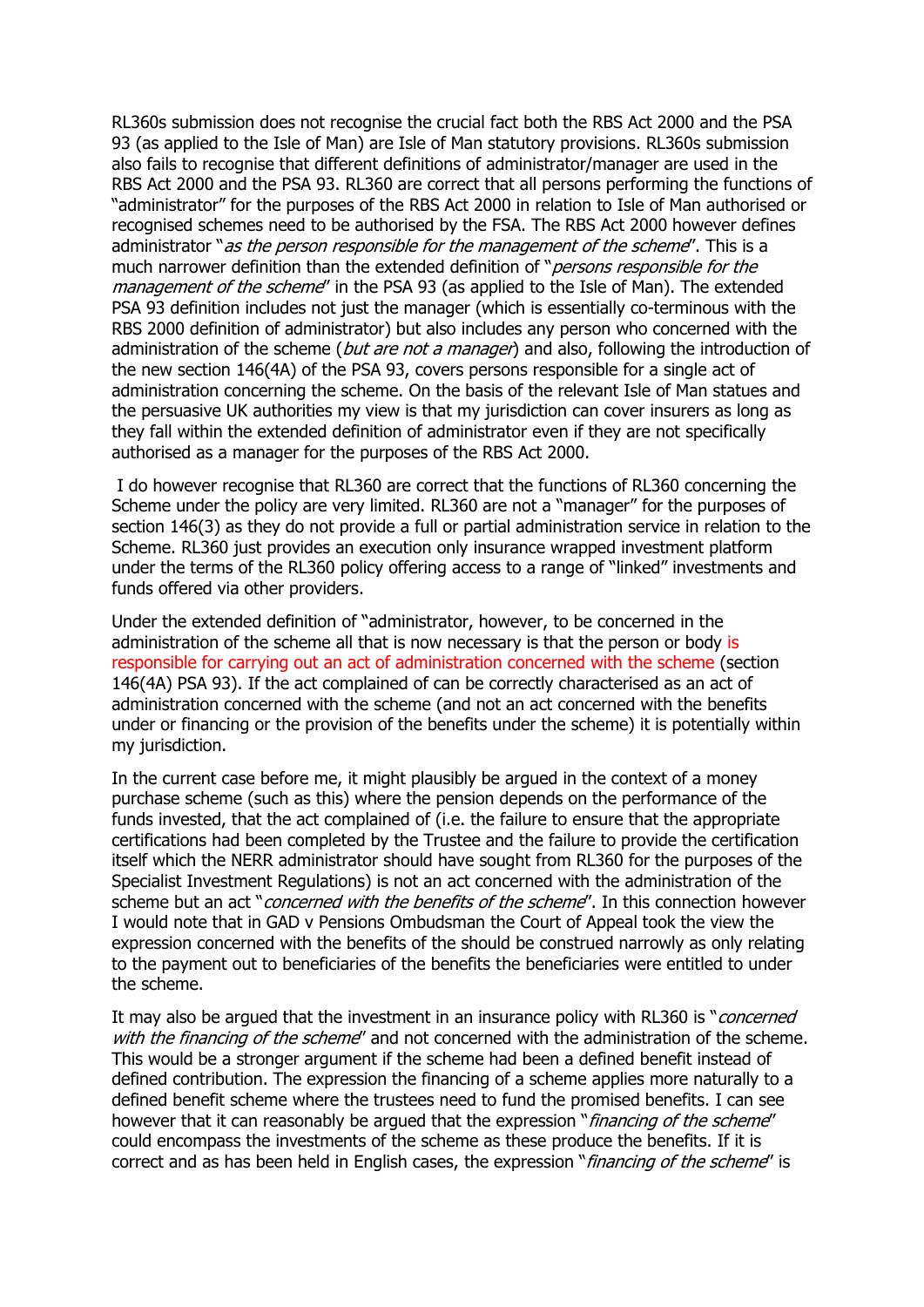not co-terminous with the expression "*administration of the scheme*", I do not have jurisdiction.

Having reviewed the case law it is not entirely clear in my view whether the new section 146(4A) PSA 93 did achieve the effect of reversing Britannic. There is recognition in Britannic at first instance and at Court of Appeal level that investing in and managing assets under the insurance policy with Britannic Asset Management are "...administrative activities which may be described as being carried out in connection with the scheme" albeit that the relevant test at the time was not whether a person carries out "administrative activities in connection with the scheme" but whether the person is "*concerned with the administration* of the scheme". The intention of the introduction of section 146(4A) of the UK PSA 93 in the UK was also on the evidence I have seen to reverse the Britannic decision that single acts of administration (such as acting on a divestment instruction of the trustee under an insured policy) were not sufficient to bring a complaint within the Pensions Ombudsman's jurisdiction. Also it is reasonable in my view to infer that the intention of Tynwald by approving the same change to the Isle of Man PSA 93 was to extend the jurisdiction in the same way. This does suggest that individual investment or divestments in an insurance policy by pension scheme may in certain circumstances be administrative acts within the scope of my jurisdiction.

I consider however that the current case can be distinguished from the Britannic case. In Britannic the complaint was essentially that Britannic were party to a breach of trust by divesting the funds from the policy. In the current case the act complained of relates to a requirement that should have been complied with in relation to the investment of the scheme. This does seem to be to relate more to the financing of the scheme (i.e. the financing of the benefits provided under the scheme) rather than being an administrative act concerning the scheme. I recognise that this is very much a borderline case and the side of the line the alleged failure falls is a question of fact and degree. If I had concluded that the act complained of was an act of administration and not an act relating to the financing of the scheme and I were to adopt a similar approach to the UK Ombudsman's revised post Britannic test, in my view the alleged failure by RL360 is not in my view integral to the scheme but an external checking process. On either ground I would not have jurisdiction.

I recognise that in reaching the above conclusion I am denying Mr S the ability to pursue his complaint through an ombudsman process (without a costs risk) given the financial services ombudsman service also does not have jurisdiction. I have considerable sympathy with the complainant as it does seem on the evidence submitted seem that there has been an apparent failure in the protections built into the Specialist Funds Regulations to operate as intended. However, I only however have power to investigate and determine matters which fall within my jurisdiction so I am unable to assist and determine the complaint.

#### **Ian Greenstreet**

#### **Pensions Ombudsman**

**12 July 2019**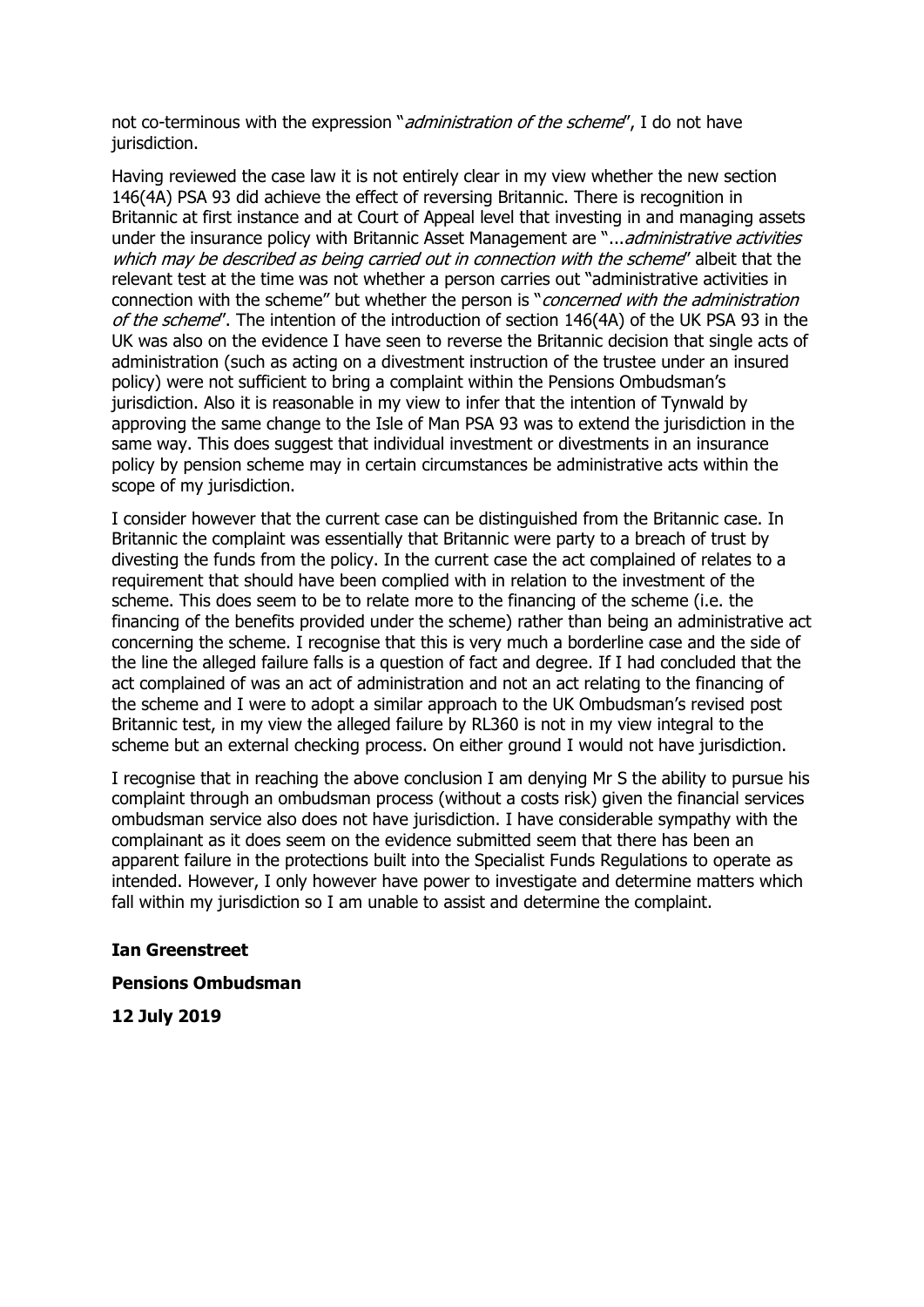# **Appendix 1 – Extracts from Collective Investment Schemes (Specialist Fund) Regulations 2010 – Certification Requirements relating to investments in Specialist Funds**

# "3. **Interpretation**

"administrator" has the meaning given in the Act and means the person appointed in accordance with regulation 8

"specialist investor" has the meaning given in Schedule 1"

…………………………………..

## "8 **The administrator**

The fund must have an administrator who-

- (a) Is an authorised person; or
- (b) Is licensed to act as an administrator of this type of fund in an acceptable iurisdiction."

………………………………………..

## "9. **Responsibility of administrator**

(1)…………….

- (2) The administrator must:
	- (a) satisfy itself that the fund's investors have certified they are specialist investors and have made an initial investment of at least US\$100,000;

(b)………..;

(3) ………."

# "13 **Application Form**

- (1) The fund's application form must contain the certifications set out in Schedule 6.
- (2) Before being accepted as an investor each applicant must complete the Part 1 certification and, if applicable, the relevant Part 2 certification."

……………………………………

# " **Schedule 1**

# **Meaning of specialist investor**

A specialist investor is a person or body who has certified that they are sufficiently experienced to understand the risks associated with an investment in a specialist fund, who invests an initial amount of at least \$100,000 and that, at the time of the initial investment in that fund falls within one of the following categories:

(a) A person or body corporate, partnership, trust or other unincorporated association whose ordinary business or professional activity includes acquiring, underwriting, managing, holding or disposing of investments, whether as principal or agent, or giving advice about investments;

(b) …………);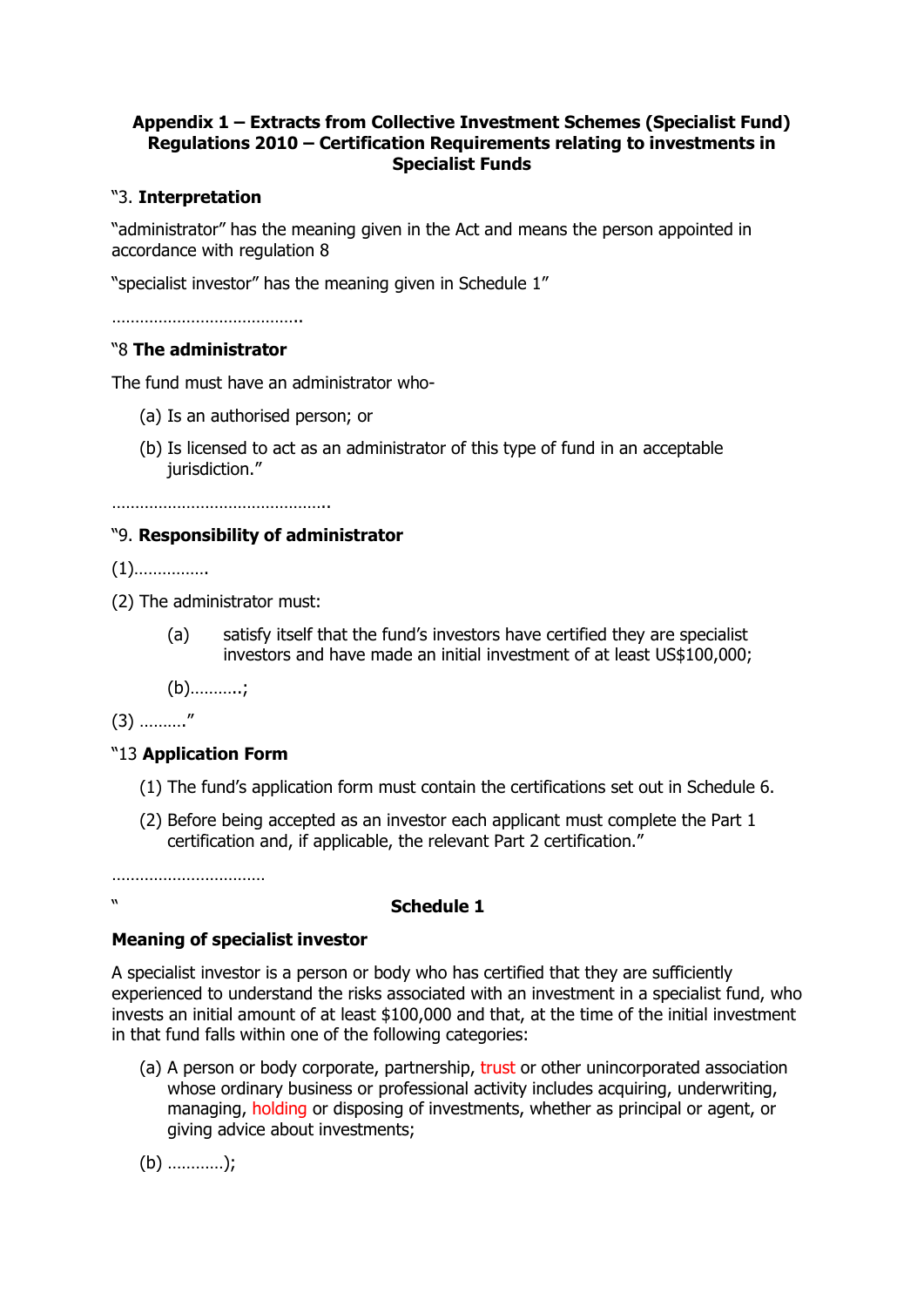

# " **SCHEDULE 6**

Certifications to be contained in the specialist fund's application form

The Part 2 Certification (1) may be omitted where the fund expressly prohibit an investor from investing on behalf of another person.

The Part 2 Certification (2) may be omitted where the fund expressly prohibits a life assurance company from investing assets comprised within its long term business fund in circumstances where the fund has been selected by the policyholder of a particular policy as the basis for determining the benefit of that policy.

**Part 1 Certification** – this certification must be completed by all applicants. The investor confirmations (a) to (d) apply to all applicants. The investor confirmation applies to all applicants except those who are signing a Part 2 certification.

"I/we confirm that-

- (a) I am/we are a specialist investor as defined on page  $\lceil \cdot \rceil$  of the offering document of the [name of fund] dated [ ]; and
- (b) I am/we are sufficiently experienced to understand the features and risks associated with an unauthorised and unapproved fund of this type; and
- (c) I/we have read and fully understood the offering document, including in particular the information on the risks associated with an unauthorised and unapproved fund of this type; and
- (d) I/we confirm that, where appropriate, I/we have taken independent advice on the suitability of this investment within my/our overall investment portfolio; and
- (e) I/we personally accept all the risks associated with this investment and particularly that my/our investment in the [name of fund] involves risks that could result in a loss of a significant proportion of all of the sum invested.

# [Signed] [Dated]"

#### **Part 2 Certification**

(1) The following certification is to be completed by any investor who is investing on behalf of another person.

I/We confirm that I am/we are investing in the specialist fund on behalf of another person/other persons and have certifications(s) signed by such person to show that